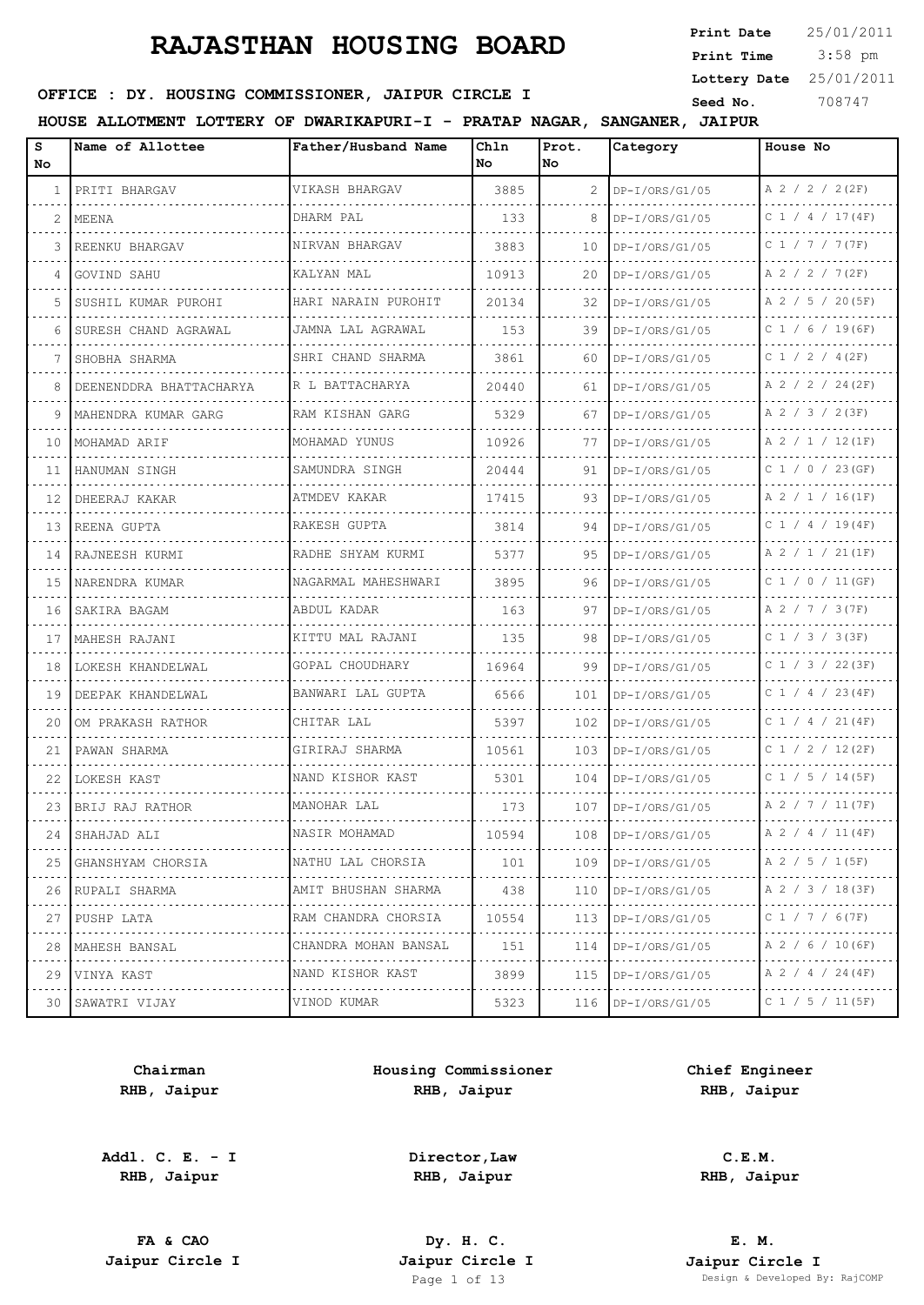3:58 pm **Print Date Print Time Lottery Date** 25/01/2011

## **SEED OFFICE : DY. HOUSING COMMISSIONER, JAIPUR CIRCLE I** Seed No. 308747

**HOUSE ALLOTMENT LOTTERY OF DWARIKAPURI-I - PRATAP NAGAR, SANGANER, JAIPUR**

| s<br>No | Name of Allottee      | Father/Husband Name    | Chln<br>l No | Prot.<br>lNo. | Category              | House No               |
|---------|-----------------------|------------------------|--------------|---------------|-----------------------|------------------------|
| 31      | MADHU BALA SHARMA     | MAHESH SHARMA          | 7608         | 117           | DP-I/ORS/G1/05        | A 2 / 1 / 8(1F)        |
| 32      | NAVEEN KUMAR CHORSIA  | NATHU LAL              | 103          | 118           | $DP-I/ORS/G1/05$      | $C$ 1 / 2 / 1(2F)      |
| 33      | SAROJ BANSAL          | NAWAL KISHOR BANSAL    | 155          | 119           | DP-I/ORS/G1/05        | A 2 / 7 / 7 (7F)       |
| 34      | LALITA BAI            | SHYAM SUNDAR GUPTA     | 5395         | 120           | $DP-I/ORS/G1/05$      | $C$ 1 / 6 / 18 (6F)    |
| 35      | NAWAL KUMAR AGRAWAL   | <b>B M AGRAWAL</b>     | 3830         | 121           | DP-I/ORS/G1/05        | A 2 / 2 / 1(2F)        |
| 36      | RISHIBH KUMAR JAIN    | <b>BABU LAL JAIN</b>   | 9921         | 123           | $DP-I/ORS/G1/05$      | A 2 / 2 / 5(2F)        |
| 37      | DEEPAK KUMAR VIJAY    | RAM PRASAD GUPTA       | 10975        | 125           | DP-I/ORS/G1/05        | $C$ 1 / 6 / 13(6F)     |
| 38      | VIDHYA DEVI<br>.      | THARU MAL              | 3865         | 127           | $DP-I/ORS/G1/05$      | A 2 / 7 / 8 (7F)       |
| 39      | NARESH RATHOR         | OM PRAKASH RATHOR      | 5347         | 128           | $DP-I/ORS/G1/05$      | $C$ 1 / 7 / 21(7F)     |
| 40      | JAHRI ULAH KHAN<br>.  | SANAHMLLA KHAN         | 22260        | 129           | DP-I/ORS/G1/05        | C 1 / 2 / 7 (2F)       |
| 41      | RAGHU VEER SINGH      | BHANWAR SINGH          | 3836         | 130           | $DP-I/ORS/G1/05$      | $C$ 1 / 3 / 1(3F)      |
| 42      | PAWAN KUMAR CHORASIA  | KAILASH CHAND          | 107          | 131           | DP-I/ORS/G1/05        | $C$ 1 / 4 / 11(4F)     |
| 43      | MAHESH KUMAR NAMDEV   | MANGI LAL              | 3818         | 132           | DP-I/ORS/G1/05        | C 1 / 7 / 18(7F)       |
| 44      | SUSHIL AGRAWAL        | VIJAY KUMAR            | 3810         | 133           | $DP-I/ORS/G1/05$      | A 2 / 7 / 17(7F)       |
| 45      | SURESH KUMAR          | MANGI LAL              | 175          | 134           | $DP-I/ORS/G1/05$      | A 2 / 6 / 12 (6F)      |
| 46      | GANJAN GUPTA          | RAJESNDRA GUPTA        | 5317         | 135           | $DP-I/ORS/G1/05$      | A 2 / 2 / 10(2F)       |
| 47      | SHALIN GUPTA          | HARI BALLABH GUPTA     | 12899        | 136           | $DP-I/ORS/G1/05$      | $C$ 1 / 5 / 23(5F)     |
| 48      | KOASHAL KUMAR         | B M AGRAWAL            | 3838         | 137           | $DP-I/ORS/G1/05$      | $C$ 1 / 3 / 5(3F)      |
| 49      | SURESH SHARMA         | SWADHIN KUMAR SHARMA   | 5383         | 139           | $DP-I/ORS/G1/05$      | C 1 / 1 / 20(1F)       |
| 50      | SHIV LAHARI SONI      | HARI CHARAN LAL        | 195          | 141           | $DP-I/ORS/G1/05$      | C1 / 1 / 1 (1F)        |
| 51      | PRAVEEN GANDHI        | MOOL CHAND             | 199          | 142           | $DP-I/ORS/G1/05$      | C 1 / 1 / 4 (1F)       |
| 52      | SATYA NARAIN MITTAL   | KESHARI LAL            | 5313         | 144           | $DP-I/ORS/G1/05$      | A 2 / 0 / 18 (GF)      |
| 53      | NAJ NEEN BEGAM        | JAFAR MLLA KHAN        | 3123         | 145           | $DP-I/ORS/G1/05$      | $A$ 2 / 1 / 24(1F)     |
| 54      | MADHU GARG            | M K GAGR               | 5331         | 146           | $DP-I/ORS/G1/05$      | C 1 / 6 / 14 (6F)      |
| 55      | PRITI GUPTA<br>.      | SHIV CHARAN GUPTA<br>. | 25264        | 147           | $DP-I/ORS/G1/05$<br>. | A 2 / 2 / 12(2F)<br>.  |
| 56      | MOOL SINGH            | BHERU SINGH            | 23784        | 148           | $DP-I/ORS/G1/05$      | A 2 / 7 / 18(7F)       |
| 57<br>. | PANKAJ AGRAWAL<br>.   | OM PRAKASH AGRAWAL     | 3846         | 149           | $DP-I/ORS/G1/05$<br>. | C 1 / 4 / 18 (4F)<br>. |
| 58      | MOHAMAD YUSUF<br>.    | MOHAMAD ISLAM<br>.     | 20441        | 151           | $DP-I/ORS/G1/05$      | A 2 / 3 / 21(3F)       |
| 59      | SUMAN KHANDELWAL<br>. | SATYA NARAIN<br>.      | 113          | 152           | $DP-I/ORS/G1/05$<br>. | A 2 / 5 / 19(5F)<br>.  |
| 60      | JAMANA LAL GUPTA      | CHAPPAN LAL            | 3816         | 153           | $DP-I/ORS/G1/05$      | C 1 / 3 / 21 (3F)      |

**Chairman RHB, Jaipur**

**Addl. C. E. - I RHB, Jaipur**

**Housing Commissioner RHB, Jaipur**

> **Director,Law RHB, Jaipur**

**Chief Engineer RHB, Jaipur**

> **C.E.M. RHB, Jaipur**

**FA & CAO Dy. H. C.**

**E. M. Jaipur Circle I Jaipur Circle I Jaipur Circle I Jaipur Circle I Jaipur Circle I Page 2 of 13 Design & Developed B** Design & Developed By: RajCOMP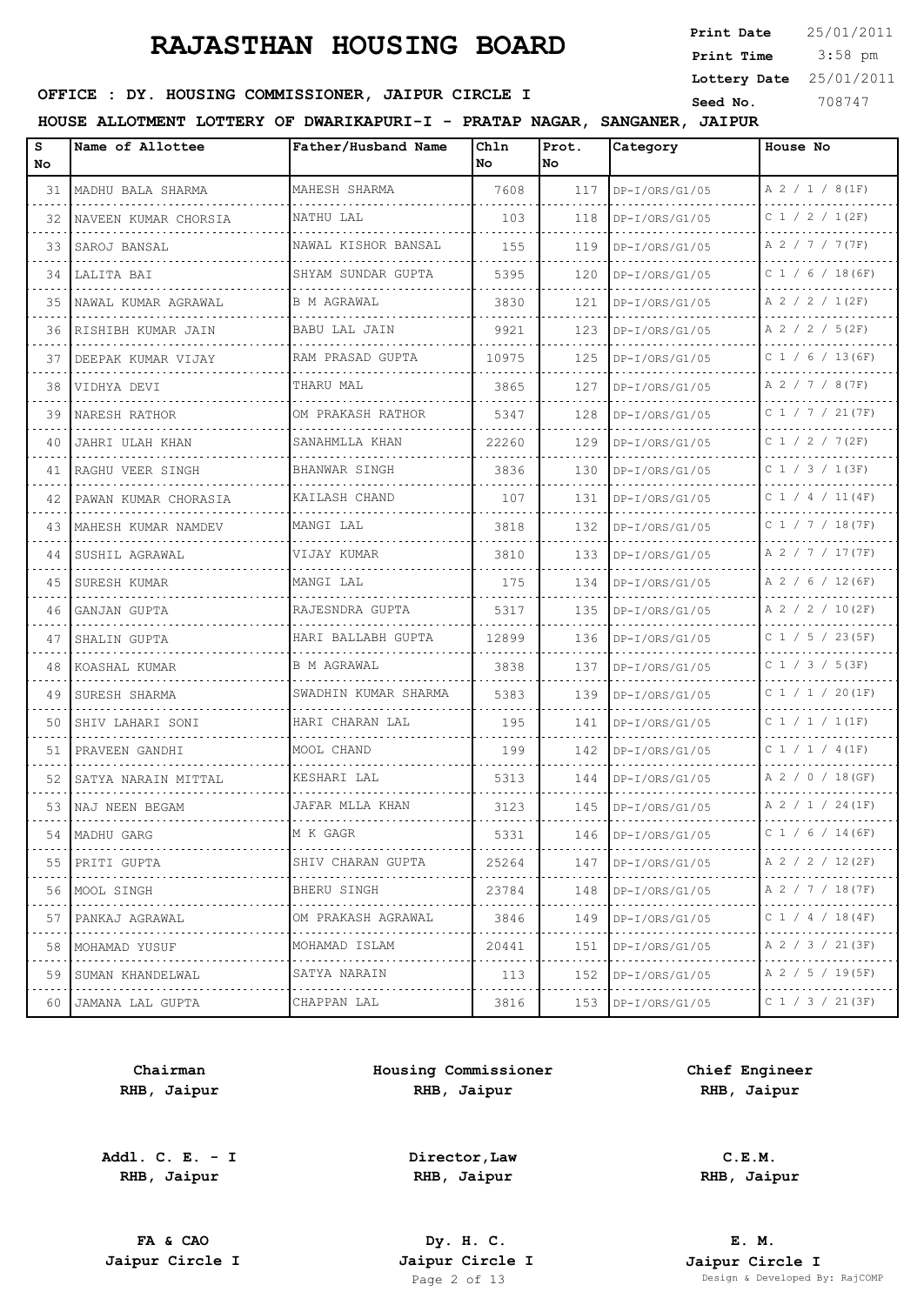| Print Date   | 25/01/2011 |
|--------------|------------|
| Print Time   | $3:58$ pm  |
| Lottery Date | 25/01/2011 |
| C            | 708717     |

## **SEED OFFICE : DY. HOUSING COMMISSIONER, JAIPUR CIRCLE I** Seed No. 308747

**HOUSE ALLOTMENT LOTTERY OF DWARIKAPURI-I - PRATAP NAGAR, SANGANER, JAIPUR**

| s<br>No | Name of Allottee        | Father/Husband Name     | Chln<br>No | Prot.<br>lNo. | Category              | House No                |
|---------|-------------------------|-------------------------|------------|---------------|-----------------------|-------------------------|
| 61      | SURENDRA CHUG           | <b>GURU CHARAN</b>      | 119        | 154           | DP-I/ORS/G1/05        | A 2 / 2 / 4 (2F)        |
| 62      | VINOD KUMAR JAIN        | TRILOK CHAND            | 5283       | 155           | $DP-I/ORS/G1/05$      | $C$ 1 / 0 / 15(GF)      |
| 63      | SATYA NARAIN SHARMA     | <b>BAL CHAND</b>        | 19171      | 158           | DP-I/ORS/G1/05        | A 2 / 3 / 6(3F)         |
| 64      | RAJ KUMAR               | MOHAN LAL               | 3891       | 160           | $DP-I/ORS/G1/05$      | $A$ 2 / 4 / 2(4F)       |
| 65      | CHANDRA PRAKASH SIROYA  | MURLI DHAR              | 3877       | 161           | $DP-I/ORS/G1/05$      | A 2 / 5 / 24 (5F)       |
| 66      | HEMANT KUMAR SHARMA     | HANUMAN PRASHAD SHARMA  | 14730      | 4             | DP-I/HPS/G1/05        | A 2 / 1 / 17(1F)        |
| 67      | MUKESH KUMAR SAIN       | GHANSHYAM SAIN          | 23130      | 7             | DP-I/HPS/G1/05        | .<br>$C$ 1 / 0 / 7 (GF) |
| 68      | GOPAL DAS GAGLANI       | KISHAM CHAND GANGLANI   | 10380      | 32            | $DP-I/HPS/G1/05$      | $C$ 1 / 3 / 18(3F)      |
| 69      | POONAM JANGRA           | H S JANGRA              | 8863       | 38            | $DP-I/HPS/G1/05$      | .<br>C 1 / 2 / 21(2F)   |
| 70      | AMIT KUMAR SHARMA       | MALI RAM SHARMA         | 14241      | 39            | $DP-I/HPS/G1/05$      | A 2 / 6 / 15(6F)        |
| 71      | MAGANA RAM              | GHASHI RAM              | 3733       | 79            | DP-I/HPS/G1/05        | C 1 / 0 / 6(GF)         |
| 72      | PRAVEEN JAIN            | BABU LAL JAIN           | 22355      | 95            | DP-I/HPS/G1/05        | $C$ 1 / 3 / 10(3F)<br>. |
| 73      | ANIL KUMAR MATHUR       | MUKUT BIHARI MATHUR     | 5518       | 96            | DP-I/HPS/G1/05        | A 2 / 4 / 18(4F)        |
| 74      | DEVENDRA KUMAR JAIN     | MANOHAR LAL JAIN        | 13968      | 115           | $DP-I/HPS/G1/05$<br>. | A 2 / 3 / 22(3F)        |
| 75      | PAYAL KHATRI            | RAVI KANT KHATRI        | 14863      | 116           | $DP-I/HPS/G1/05$      | A 2 / 5 / 6(5F)         |
| 76      | <b>GURU CHARAN</b>      | PADAN SINGH             | 22179      | 118           | $DP-I/HPS/G1/05$      | C 1 / 2 / 2 (2F)        |
| 77      | DURGESH BALLABH MISHRA  | RAJESH BALLABH          | 23018      | 122           | $DP-I/HPS/G1/05$      | $C$ 1 / 2 / 9(2F)       |
| 78      | USHA KUMARI             | RAMESH CHAND AGRAWAL    | 17456      | 123           | $DP-I/HPS/G1/05$      | $C$ 1 / 4 / 6(4F)       |
| 79      | MUKESH KUMAR SHARMA     | MALI RAM SHARMA         | 14220      | 124           | $DP-I/HPS/G1/05$      | C 1 / 4 / 3 (4F)        |
| 80      | HEMAN DAS CHANDANI      | PREM CHAND              | 9015       | 125           | $DP-I/HPS/G1/05$      | $C$ 1 / 0 / 22 (GF)     |
| 81      | RADHA KISHAN SHARMA     | RAMESHWAR PRASAD SHARMA | 2700       | 126           | DP-I/HPS/G1/05        | A 2 / 7 / 9(7F)         |
| 82      | ANJLI SWAMI             | HARI NARAIN SWAMI       | 26081      | 127           | $DP-I/HPS/G1/05$      | A 2 / 1 / 5(1F)         |
| 83      | KULDEEP SINGH           | AJIT SINGH              | 9177       | 129           | DP-I/HPS/G1/05        | C 1 / 7 / 3 (7F)        |
| 84 I    | JAI KISHAN RAMANI       | NATHU RAM RAMANI        | 10502      | 132           | $DP-I/HPS/G1/05$      | A 2 / 5 / 21 (5F)       |
|         | 85 VIMALA KANWAR<br>.   | NARAYAN SINGH<br>.      | 25411      | 133           | DP-I/HPS/G1/05        | A 2 / 0 / 6 (GF)        |
|         | 86   ANIL JAIN          | PANNA LAL JAIN          | 9977       | 134           | $DP-I/HPS/G1/05$      | A 2 / 4 / 8 (4F)        |
|         | 87 MITHLESH MISHRA<br>. | M M MISHARA<br>.        | 5123       | 135           | $DP-I/HPS/G1/05$      | C 1 / 2 / 8 (2F)<br>.   |
| 88      | KISHAN MAKHIJA          | TOCHI RAM MAKHIJA       | 21357      | 136           | $DP-I/HPS/G1/05$      | A 2 / 5 / 9(5F)         |
| 89      | CHIRANJI LAL SHARMA     | MALI RAM SHARMA<br>.    | 22724      | 139           | $DP-I/HPS/G1/05$      | C 1 / 2 / 19(2F)        |
| 90 I    | VIKRAM SWAMI            | GOVARDHAN SWAMI         | 24360      | 140           | DP-I/HPS/G1/05        | A 2 / 0 / 14 (GF)       |

**Chairman RHB, Jaipur**

**Addl. C. E. - I RHB, Jaipur**

**Housing Commissioner RHB, Jaipur**

**Chief Engineer RHB, Jaipur**

**Director,Law RHB, Jaipur**

**FA & CAO Dy. H. C.**

**C.E.M. RHB, Jaipur**

**E. M. Jaipur Circle I Jaipur Circle I Jaipur Circle I Jaipur Circle I Jaipur Circle I Page 3 of 13 Design & Developed B** Design & Developed By: RajCOMP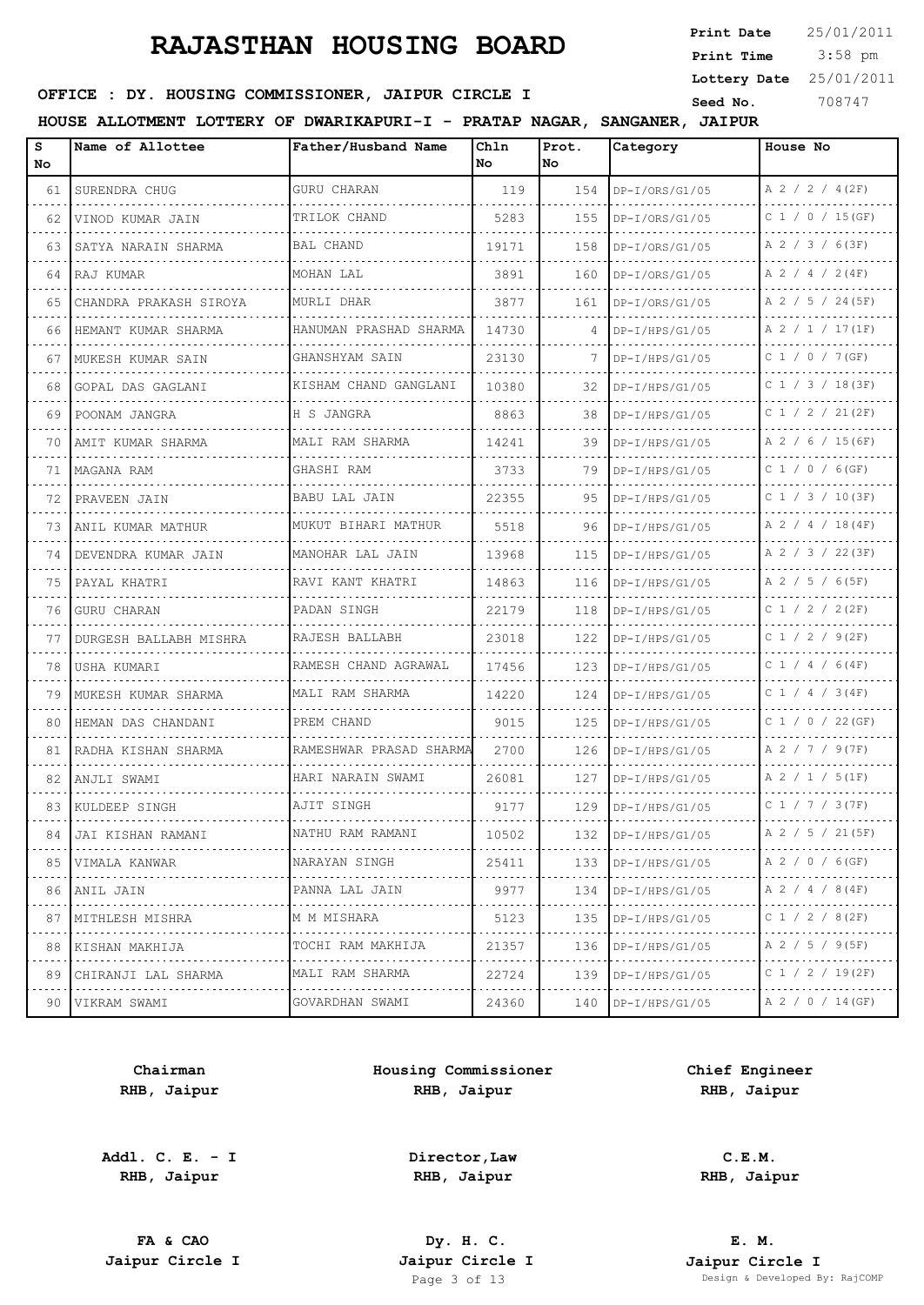3:58 pm **Print Date Print Time Lottery Date** 25/01/2011

## **SEED OFFICE : DY. HOUSING COMMISSIONER, JAIPUR CIRCLE I** Seed No. 308747

**HOUSE ALLOTMENT LOTTERY OF DWARIKAPURI-I - PRATAP NAGAR, SANGANER, JAIPUR**

| s<br>No | Name of Allottee            | Father/Husband Name     | Chln<br>No. | Prot.<br>lNo. | Category                        | House No               |
|---------|-----------------------------|-------------------------|-------------|---------------|---------------------------------|------------------------|
| 91      | SARVESH KUMAR SNADAY        | HIMMAT LAL SANADAY      | 17202       | 142           | $DP-I/HPS/G1/05$                | A 2 / 3 / 13(3F)       |
| 92      | PRADEEP KUMAR BANSAL        | RAM KARAN DAS BANSAL    | 21911       | 143           | $DP-I/HPS/G1/05$                | $C$ 1 / 6 / 15(6F)     |
| 93      | KALPNA SHRIWASTAVA          | S C SHRIWASTAVA         | 2756        | 144           | $DP-I/HPS/G1/05$                | A 2 / 5 / 10(5F)       |
| 94      | ANSHUN SHRIWASTAVA          | RAMESH CHAND SHRIWASTAV | 22789       | 146           | $DP-I/HPS/G1/05$                | $C$ 1 / 6 / 12 (6F)    |
| 95      | RAJESH KUMAR                | RAM JI LAL              | 9859        | 150           | $DP-I/HPS/G1/05$                | $C$ 1 / 3 / 13(3F)     |
| 96      | JAI SINGH AHUJA             | DAN SI NGH              | 23823       | 151           | $DP-I/HPS/G1/05$                | A 2 / 1 / 18(1F)       |
| 97      | GOVARDHAN NARAIN            | SHIV NARAIN MATHUR      | 23666       | 152           | DP-I/HPS/G1/05                  | A 2 / 2 / 8(2F)        |
| 98      | ASHIS VYAS                  | SURESH VYAS             | 13869       | 153           | $DP-I/HPS/G1/05$                | $C$ 1 / 6 / 21 (6F)    |
| 99      | RIYAJU DEEN KURESHI         | ISTAMUDEEN KURESHI      | 22846       | 154           | $DP-I/HPS/G1/05$                | C 1 / 1 / 12(1F)       |
| 100     | LOKESH MITTAL               | ANIL KUMAR              | 3403        | 155           | $DP-I/HPS/G1/05$                | A 2 / 4 / 23(4F)       |
| 101     | SHANKAR LAL MEENA           | LAXMI NARAIN MEENA      | 15741       | 156           | DP-I/HPS/G1/05                  | A 2 / 4 / 19(4F)       |
| 102     | SAJAN SINGH AMERA           | NAWAL SINGH AMERA       | 15394       | 157           | DP-I/HPS/G1/05                  | $C$ 1 / 6 / 20(6F)     |
| 103     | ABHISHEK PAREEK             | NAWAL KISHOR            | 3328        | 158           | DP-I/HPS/G1/05                  | A 2 / 6 / 22 (6F)      |
| 104     | RAMESH KUMAR                | CHOTE LAL               | 6830        | 159           | DP-I/HPS/G1/05<br>a concern and | A 2 / 1 / 3(1F)        |
| 105     | SHIV PRAKASH GUPTA          | CHANDRA GOPAL           | 21841       | 161           | $DP-I/HPS/G1/05$                | A 2 / 0 / 10 (GF)      |
| 106     | SUNIL KUMAR AGRAWAL         | RAMDHAN AGRAWAL         | 14047       | 162           | $DP-I/HPS/G1/05$                | A 2 / 0 / 7 (GF)       |
| 107     | KAILASH SHARMA              | RAM GOPAL               | 14731       | 163           | $DP-I/HPS/G1/05$                | C 1 / 7 / 11 (7F)      |
| 108     | <b>BHAVANA</b>              | ASHOK VADHWANI<br>.     | 4933        | 165           | $DP-I/HPS/G1/05$                | $C$ 1 / 4 / 16(4F)     |
| 109     | MANJU LATA SHARMA           | LAXMI NARAIN SHARMA     | 18189       | 166           | $DP-I/HPS/G1/05$                | A 2 / 1 / 2(1F)        |
| 110     | KAILASH CHAND SHARMA        | PUSRAJ SHARMA<br>.      | 22731       | 167           | $DP-I/HPS/G1/05$                | $C$ 1 / 3 / 8 (3F)     |
| 111     | RAJU MALI                   | BHANWAR LAL MALI        | 15483       | 168           | DP-I/HPS/G1/05                  | A 2 / 1 / 6(1F)        |
| 112     | HEMA GARG<br>.              | MAYANK GARG             | 2034        | 169           | $DP-I/HPS/G1/05$                | $C$ 1 / 2 / 13(2F)     |
| 113     | GULAB SINGH                 | MAGAN SI NGH            | 20529       | 170           | DP-I/HPS/G1/05                  | A 2 / 6 / 2 (6F)       |
|         | 114 GOPAL KRISHAN           | HRI DWARI LAL GUPTA     | 22611       | 172           | $DP-I/HPS/G1/05$                | C 1 / 5 / 7 (5F)       |
|         | 115 JUMA SHAKAR SHARMA<br>. | BABU LAL SHARMA<br>.    | 15971       | 173           | $DP-I/HPS/G1/05$                | C 1 / 2 / 10(2F)       |
| 116     | SHIPRA SHARMA               | SHYAM KUMAR SHARMA      | 23696       | 174           | $DP-I/HPS/G1/05$                | C 1 / 4 / 20 (4F)      |
| 117     | MAKSUD KHAN<br>.            | MANSUR KHAN<br>.        | 10939       | 175           | $DP-I/HPS/G1/05$                | A 2 / 0 / 19 (GF)<br>. |
| 118     | TRILOK LAL JAIN             | SHANTI LAL JAIN         | 21910       | 176           | $DP-I/HPS/G1/05$                | C 1 / 1 / 13 (1F)      |
| 119     | DEVESH KUMAR GUPTA          | RAMJI LAL GUPTA         | 2279        | 177           | $DP-I/HPS/G1/05$                | $A$ 2 / 2 / 6(2F)<br>. |
|         | 120 PRAVEEN KUMAR           | RAM NARAIN              | 5622        | 178           | $DP-I/HPS/G1/05$                | C 1 / 5 / 1(5F)        |

**Chairman RHB, Jaipur**

**Addl. C. E. - I RHB, Jaipur**

**Housing Commissioner RHB, Jaipur**

> **Director,Law RHB, Jaipur**

**Chief Engineer RHB, Jaipur**

**C.E.M. RHB, Jaipur**

**FA & CAO Dy. H. C.**

**E. M. Jaipur Circle I Jaipur Circle I Jaipur Circle I Jaipur Circle I Jaipur Circle I Page 4 of 13 Design & Developed B** Design & Developed By: RajCOMP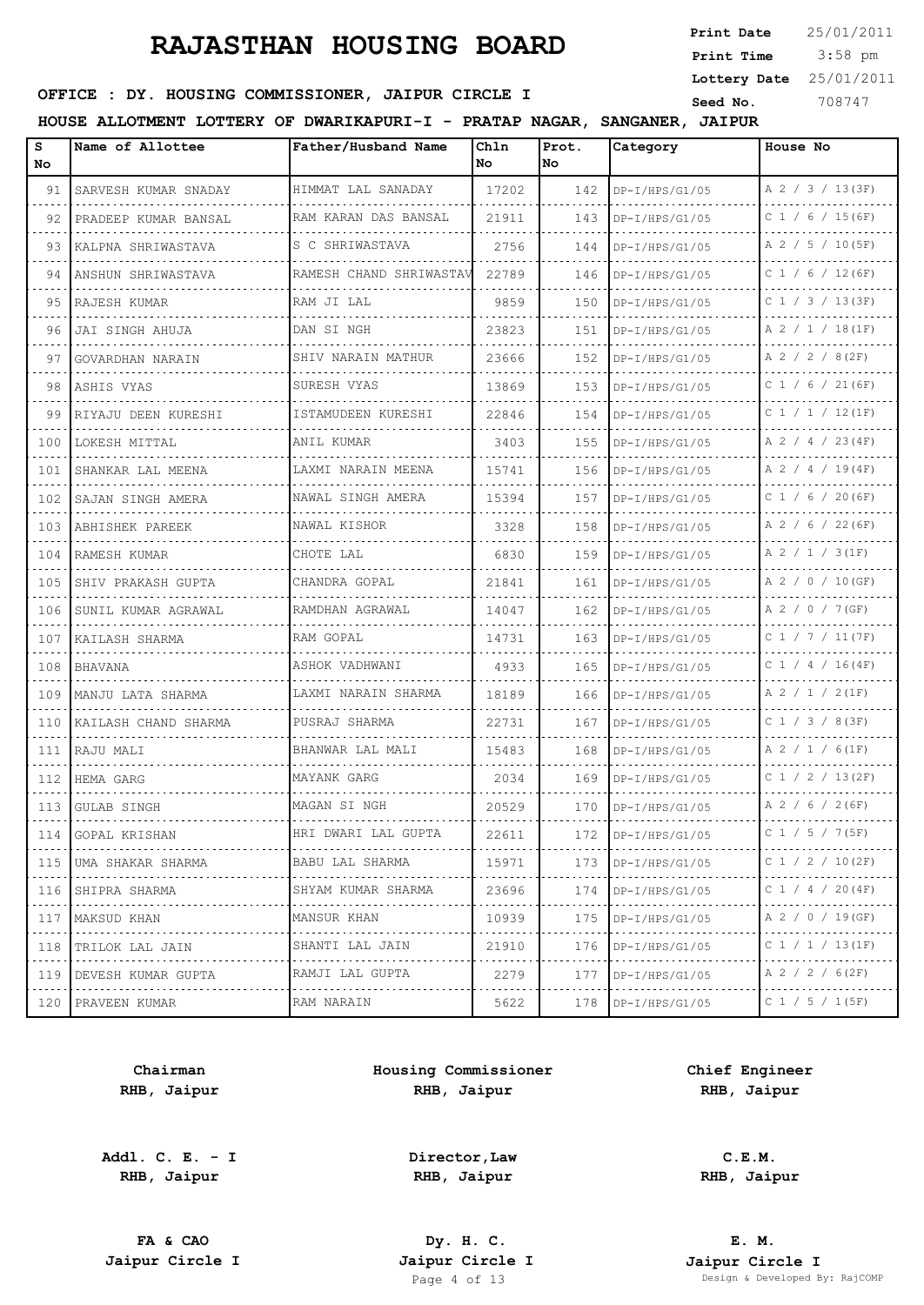3:58 pm **Print Date Print Time Lottery Date** 25/01/2011

## **SEED OFFICE : DY. HOUSING COMMISSIONER, JAIPUR CIRCLE I** Seed No. 308747

**HOUSE ALLOTMENT LOTTERY OF DWARIKAPURI-I - PRATAP NAGAR, SANGANER, JAIPUR**

| s<br>No.                    | Name of Allottee         | Father/Husband Name     | Chln<br>No | Prot.<br>No. | Category                | House No              |
|-----------------------------|--------------------------|-------------------------|------------|--------------|-------------------------|-----------------------|
| 121                         | ROHIT SAPRA              | JAGDISH SAPRA           | 15118      | 180          | $DP-I/HPS/G1/05$        | A 2 / 6 / 13 (6F)     |
| 122                         | RAMESH NARAIN MATHUR     | SHIV NARAIN MATHUR      | 23172      | 183          | $DP-I/HPS/G1/05$        | A 2 / 5 / 8 (5F)      |
| 123                         | GHASHYAM SARSWAT         | TEJ KARAN SARSWAT       | 10593      | 184          | $DP-I/HPS/G1/05$        | A 2 / 1 / 19(1F)      |
| 124                         | RADHA MOHAN SHARMA       | LALLU RAM SHARMA        | 9753       | 185          | $DP-I/HPS/G1/05$        | $C$ 1 / 2 / 20(2F)    |
| 125                         | JAI KUMAR V              | P N BELLU PILLAI        | 13670      | 186          | $DP-I/HPS/G1/05$        | A 2 / 3 / 24(3F)      |
| 126                         | MANISH KUMAR SHARMA      | RAMSHWAROOP             | 14744      | 188          | $DP-I/HPS/G1/05$        | $C$ 1 / 3 / 4 (3F)    |
| 127                         | SUNIL JAIN               | RIKHABCHAND JAIN        | 1406       | 190          | $DP-I/HPS/G1/05$        | C 1 / 7 / 24 (7F)     |
| 128                         | JITENU SHARMA            | KEDAR PRASAD SHARMA     | 15473      | 193          | $DP-I/HPS/G1/05$        | $C$ 1 / 6 / 5 (6F)    |
| 129                         | SANGEETA SHARMA          | VAKESH SHARMA           | 20212      | 195          | $DP-I/HPS/G1/05$        | C 1 / 4 / 5 (4F)      |
| 130                         | RAJU RAM                 | HANUMAN RAM             | 24516      | 200          | $DP-I/HPS/G1/05$        | $C$ 1 / 6 / 4 (6F)    |
| 131                         | SANJAY SHARMA            | BHART BHUSHAN SHARMA    | 298        | 206          | $DP-I/HPS/G1/05$        | $C$ 1 / 6 / 11 (6F)   |
| 132                         | KHUSHI MOHAN SHARMA      | BHANWAR LAL             | 24590      | 208          | $DP-I/HPS/G1/05$        | A 2 / 1 / 14(1F)      |
| 133                         | <b>BAL RAM GOPLANI</b>   | NAINUMAL GOPLANI        | 11385      | 210          | $DP-I/HPS/G1/05$        | $C$ 1 / 6 / 10(6F)    |
| 134                         | KAMLA CHOUHAN            | KAN SINGH CHOUHAN       | 22672      | 212          | $DP-I/HPS/G1/05$        | $C$ 1 / 2 / 15(2F)    |
| 135                         | SURAJ KUMAR              | BENI PRASAD             | 5976       | 213          | .<br>$DP-I/HPS/G1/05$   | C $1 / 2 / 18 (2F)$   |
| 136                         | RAM KUMAR MEHTO          | LAL MEHTO<br>.          | 7625       | 214          | $DP-I/HPS/G1/05$        | A 2 / 4 / 20(4F)      |
| 137                         | CHANDRA KANT             | RAM KISHAN              | 21655      | 215          | $DP-I/HPS/G1/05$        | C 1 / 6 / 6 (6F)      |
| 138                         | RAVI GOAR                | LAXMI PRASAD GOAR       | 15642      | 218          | $DP-I/HPS/G1/05$        | A 2 / 2 / 23(2F)      |
| 139                         | KASHI PRASAD SHARMA      | SATYA NARAIN            | 14742      | 220          | $DP-I/HPS/G1/05$        | C 1 / 7 / 8 (7F)      |
| 140                         | MANISH SHARMA            | RAM KRISHAN SHARMA<br>. | 3294       | 221          | $DP-I/HPS/G1/05$        | $C$ 1 / 1 / 24 (1F)   |
| 141                         | ANITA SWAMI              | STYANDRA PAL SWAMI      | 9549       | 222          | $DP-I/HPS/G1/05$        | A 2 / 6 / 1 (6F)      |
| 142                         | HARISH JOSHI             | CHATURBHUJ JOSHI<br>.   | 17293      | 224          | DP-I/HPS/G1/05          | A 2 / 3 / 7(3F)       |
| 143                         | VASU DEV DATTAWANI       | BHAKHADAS DATTWANI      | 8024       | 226          | DP-I/HPS/G1/05          | $A$ 2 / 4 / 6(4F)     |
| $\sim$ $\sim$ $\sim$ $\sim$ | 144   JITENDRA SHARMA    | GOPAL LAL SHARMA        | 943        |              | 227   DP-I/HPS/G1/05    | C 1 / 1 / 5 (1F)      |
|                             | 145   ABHINAV GUPTA<br>. | P N GUPTA<br>.          | 8373       |              | $\text{DP-I/ORS/G2}/05$ | A 2 / 6 / 5 (6F)      |
| .<br>146<br>.               | GOPI CHAND KUKVANI       | SHIVN DAS               | 4245       | 67           | $DP-I/ORS/G2/05$        | A 2 / 0 / 15 (GF)     |
| 147<br>.                    | RAM CHANDRA              | TAHEL RAM<br>.          | 23120      | 84           | $DP-I/ORS/G2/05$        | C 1 / 1 / 23(1F)<br>. |
| 148                         | ANSHU MAN                | RAJENDRA                | 25164      | 102          | $DP-I/ORS/G2/05$        | A 2 / 5 / 4 (5F)      |
| .<br>.                      | 149   MANJU LATA GUPTA   | B P GUPTA<br>.          | 8372       | 108          | $DP-I/ORS/G2/05$        | A 2 / 6 / 20 (6F)     |
|                             | 150 BHARAT SAMTANI       | RAMCHANDRA              | 18539      | 129          | $DP-I/ORS/G2/05$        | C 1 / 3 / 24 (3F)     |

**Chairman RHB, Jaipur**

**Addl. C. E. - I RHB, Jaipur**

**Housing Commissioner RHB, Jaipur**

**Chief Engineer RHB, Jaipur**

**Director,Law RHB, Jaipur**

**FA & CAO Dy. H. C.**

**C.E.M. RHB, Jaipur**

**E. M. Jaipur Circle I Jaipur Circle I Jaipur Circle I Jaipur Circle I Jaipur Circle I Page 5 of 13 Design & Developed B** Design & Developed By: RajCOMP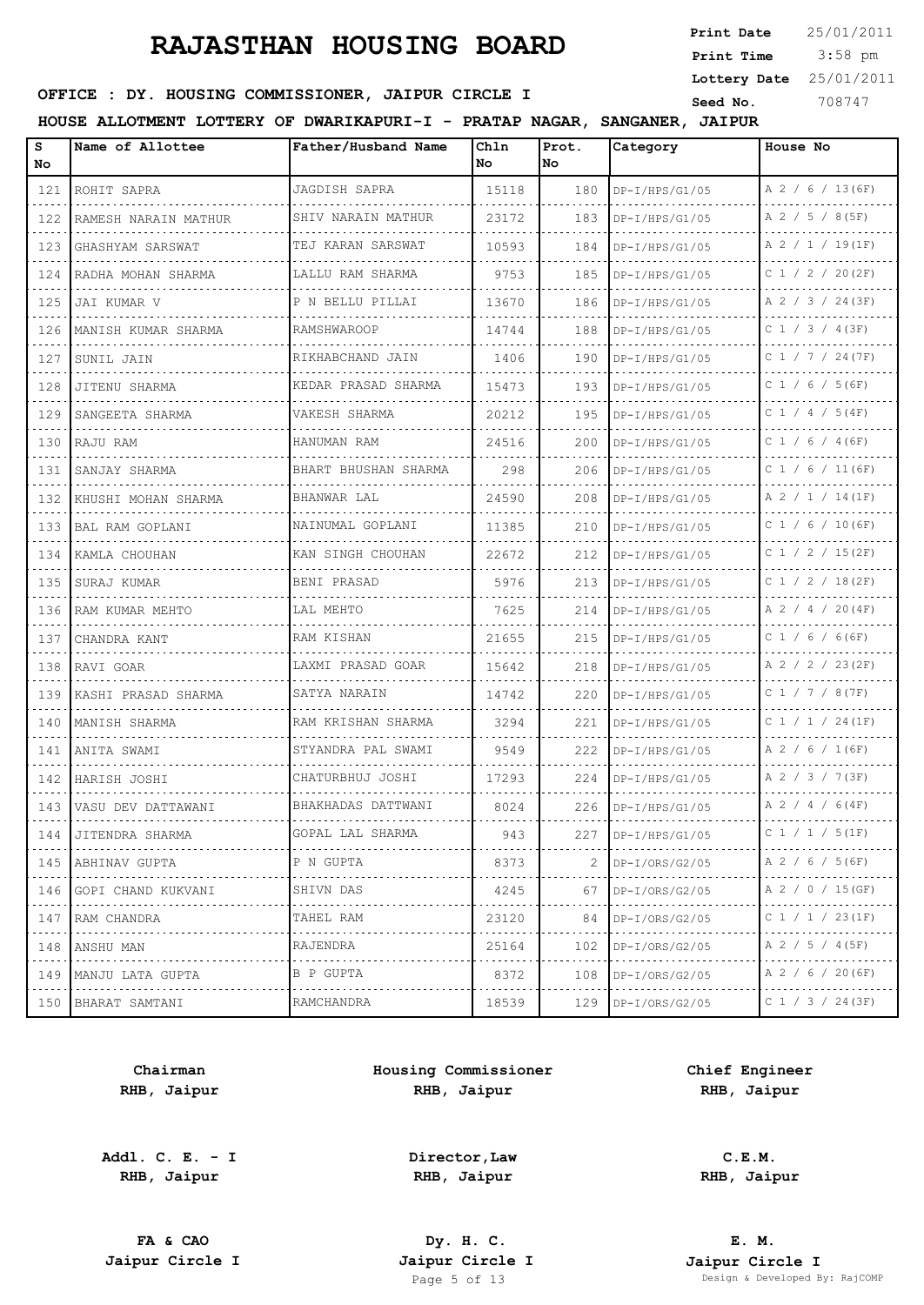3:58 pm **Print Date Print Time Lottery Date** 25/01/2011

## **SEED OFFICE : DY. HOUSING COMMISSIONER, JAIPUR CIRCLE I** Seed No. 308747

**HOUSE ALLOTMENT LOTTERY OF DWARIKAPURI-I - PRATAP NAGAR, SANGANER, JAIPUR**

| s<br>No                                   | Name of Allottee        | Father/Husband Name                | Chln<br>No. | Prot.<br>No. | Category            | House No              |
|-------------------------------------------|-------------------------|------------------------------------|-------------|--------------|---------------------|-----------------------|
| 151                                       | <b>JASMIT KOAR</b>      | SARDAR RANJEET SINGH               | 24502       | 131          | DP-I/ORS/G2/05      | A 2 / 3 / 11(3F)      |
| 152                                       | PREM DEVI               | MOHAN LAL                          | 7284        | 132          | $DP-I/ORS/G2/05$    | $C$ 1 / 7 / 14(7F)    |
| 153                                       | ANAND KUMAR             | HARI RAM                           | 3612        | 133          | DP-I/ORS/G2/05      | $C$ 1 / 3 / 19(3F)    |
| 154                                       | REETU BHARGAV           | DEEPAK BHARGAV                     | 22828       | 136          | DP-I/ORS/G2/05      | A 2 / 7 / 1 (7F)      |
| 155                                       | .<br>RAGHUVEER SINGH    | NARAIN SINGH                       | 7150        | 140          | DP-I/ORS/G2/05      | A 2 / 3 / 17(3F)      |
| 156                                       | NARESH KUMAR            | TIKAM DAS                          | 12671       | 142          | DP-I/ORS/G2/05      | C 1 / 0 / 10 (GF)     |
| 157                                       | NEETU GODHA             | NARESH KUMAR                       | 13036       | 147          | DP-I/ORS/G2/05      | C 1 / 7 / 2 (7F)      |
| 158                                       | HARDYAL SINGH POONIYA   | RAMANAND                           | 21718       | 149          | DP-I/ORS/G2/05      | A 2 / 1 / 20(1F)      |
| 159                                       | SHYAM BABU SAINI        | PRABHU NARAIN SAINI                | 16486       | 152          | $DP-I/ORS/G2/05$    | $C$ 1 / 1 / 17(1F)    |
| 160                                       | POONIT KUMAR SHARMA     | RAMVTAR                            | 3326        | 154          | $DP-I/ORS/G2/05$    | $C$ 1 / 1 / 14 (1F)   |
| 161                                       | SUMAN GERA              | PUSHP RAJ GERA                     | 12443       | 162          | DP-I/ORS/G2/05      | A 2 / 5 / 11 (5F)     |
| 162                                       | POOJA SAXENA            | ASHOK KUMAR                        | 6189        | 166          | DP-I/ORS/G2/05<br>. | A 2 / 0 / 3 (GF)      |
| 163                                       | ARVIND KUMAR            | NARESH CHAND                       | 24055       | 168          | DP-I/ORS/G2/05      | $C$ 1 / 2 / 6(2F)     |
| 164                                       | JYOTI SINGHAL           | GOVIND PRASAD<br>.                 | 23869       | 169          | DP-I/ORS/G2/05      | $C$ 1 / 0 / 19(GF)    |
| 165                                       | RAKESH KUAMR SHARMA     | ROOP CHAND SHARMA                  | 12955       | 170          | DP-I/ORS/G2/05      | A 2 / 7 / 20(7F)      |
| 166                                       | DULI CHAND JAIN         | SUNDER LAL JAIN                    | 24054       | 172          | DP-I/ORS/G2/05      | $C$ 1 / 5 / 8(5F)     |
| 167                                       | PUSHPENDRA SINGH        | GAJENDRA SINGH                     | 10000       | 173          | DP-I/ORS/G2/05      | A 2 / 6 / 16(6F)      |
| 168                                       | PRAHALAD SHARMA         | SURAJ MAL SHARMA                   | 4725        | 175          | DP-I/ORS/G2/05      | A 2 / 3 / 15(3F)      |
| 169                                       | ANIL UPMANYU            | SUNHARI LAL                        | 15666       | 176          | DP-I/ORS/G2/05      | A 2 / 7 / 13(7F)      |
| 170                                       | SEEMA SHARMA            | MOHAN LAL SHARMA<br>.              | 19487       | 177          | DP-I/ORS/G2/05      | $C$ 1 / 5 / 20(5F)    |
| 171                                       | HEM RAJ TANWAR          | CHOTHMAL TANWAR                    | 14435       | 179          | DP-I/ORS/G2/05      | A 2 / 1 / 11 (1F)     |
| 172                                       | RAKESH KUMAR GUPTA<br>. | RAMESH CHAND GUPTA                 | 17200       | 182          | DP-I/ORS/G2/05      | C 1 / 1 / 22 (1F)     |
| 173                                       | PUSHPENDRA KUMAR        | HAJARI LAL                         | 25167       | 183          | DP-I/ORS/G2/05      | C 1 / 3 / 17 (3F)     |
| 174                                       | HARISH KUMAR            | BHERU MAL                          | 4785        | 184          | $DP-I/ORS/G2/05$    | A 2 / 6 / 24 (6F)     |
| 175<br>$\sim$ $\sim$ $\sim$ $\sim$ $\sim$ | NARESH KUMAR JAIN<br>.  | HARKCHAND JAIN<br>.                | 24162       | 185          | $DP-I/ORS/G2/05$    | A 2 / 7 / 24 (7F)     |
| 176<br>$\cdots$                           | SADA KANWAR             | HANUMAN SINGH                      | 14207       | 187          | $DP-I/ORS/G2/05$    | C 1 / 3 / 15 (3F)     |
| 177<br>$- - - - -$                        | ASHA GUPTA<br>.         | GIRIRAJ PRASAD<br>.                | 21875       | 189          | $DP-I/ORS/G2/05$    | C 1 / 0 / 2 (GF)<br>. |
| 178                                       | BHAWANI SHANKAR SHARMA  | AMI CHAND                          | 11431       | 191          | $DP-I/ORS/G2/05$    | A 2 / 3 / 12(3F)      |
| 179                                       | SUNITA                  | TULSHI DAS<br>$-2 - 2 - 2 - 2 - 2$ | 18164       | 193          | $DP-I/ORS/G2/05$    | C 1 / 6 / 9 (6F)      |
| 180                                       | AMITA AGRAWAL           | RAMESH CHAND                       | 25166       | 195          | $DP-I/ORS/G2/05$    | A 2 / 4 / 22 (4F)     |

**Chairman RHB, Jaipur**

**Addl. C. E. - I RHB, Jaipur**

**Housing Commissioner RHB, Jaipur**

> **Director,Law RHB, Jaipur**

**Chief Engineer RHB, Jaipur**

**C.E.M. RHB, Jaipur**

**FA & CAO Dy. H. C.**

**E. M. Jaipur Circle I Jaipur Circle I Jaipur Circle I Jaipur Circle I Jaipur Circle I Page 6 of 13 Design & Developed B** Design & Developed By: RajCOMP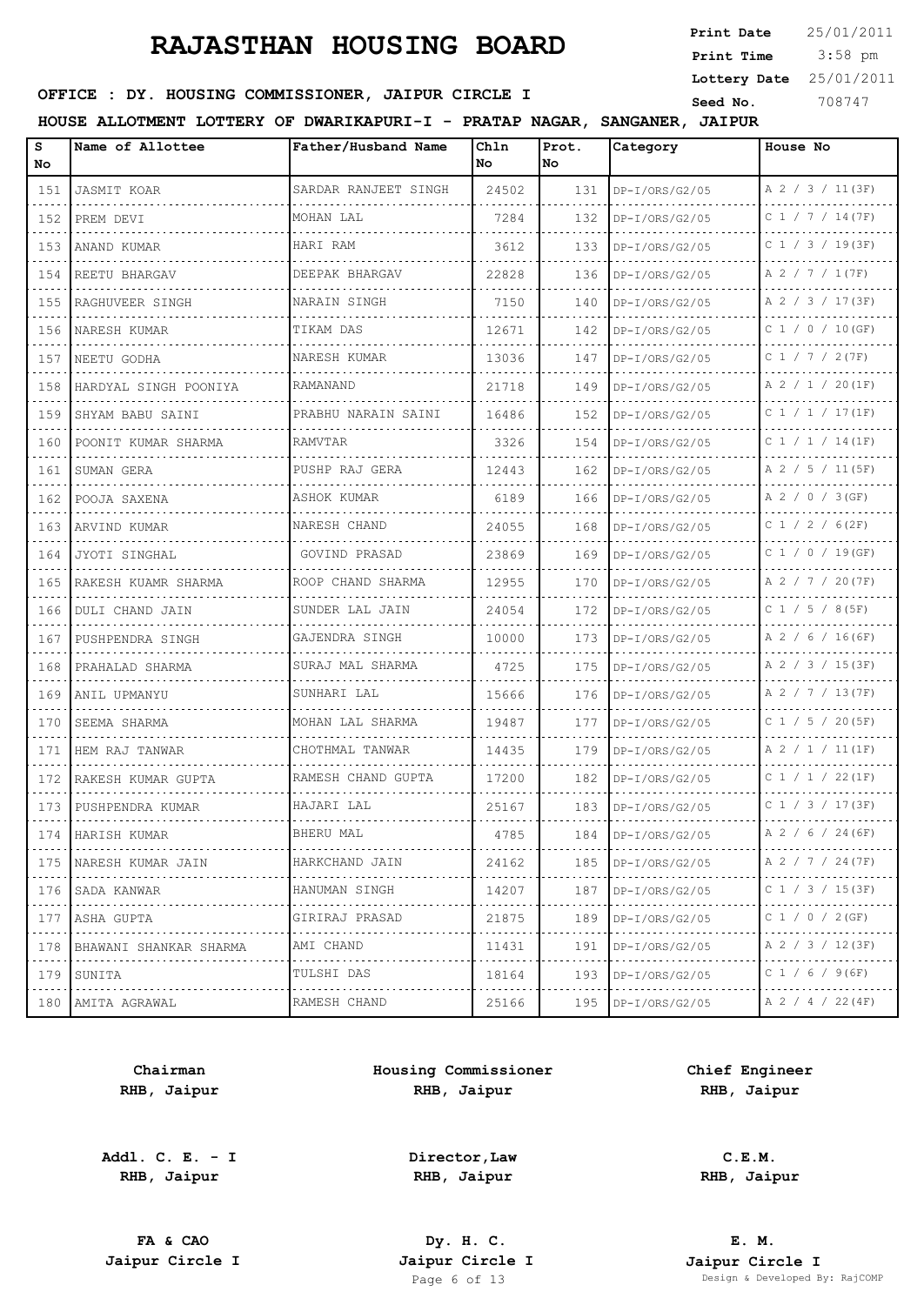3:58 pm **Print Date**  $25/01/2011$ **Print Time Lottery Date** 25/01/2011

#### **SEED OFFICE : DY. HOUSING COMMISSIONER, JAIPUR CIRCLE I** Seed No. 308747

**HOUSE ALLOTMENT LOTTERY OF DWARIKAPURI-I - PRATAP NAGAR, SANGANER, JAIPUR**

| s<br>No. | Name of Allottee        | Father/Husband Name     | Chln<br>No | Prot.<br>No. | Category              | House No            |
|----------|-------------------------|-------------------------|------------|--------------|-----------------------|---------------------|
| 181      | ASHOK MISHRA            | RAMDEV MISHRA           | 24524      | 199          | DP-I/ORS/G2/05        | C 1 / 2 / 16(2F)    |
| 182      | SAYAD KHAN              | JANAB MUNSHI KHAN       | 23435      | 200          | $DP-I/ORS/G2/05$      | $C$ 1 / 4 / 4 (4F)  |
| 183      | MAHAVEER PRASAD AGRAWAL | MADAN LAL               | 4265       | 202          | $DP-I/ORS/G2/05$      | $A$ 2 / 4 / 9(4F)   |
| 184      | CHNDRESH PACHORI        | NATHI LAL               | 24303      | 203          | $DP-I/ORS/G2/05$      | C 1 / 2 / 14(2F)    |
| 185      | RAMESH KUMAR OJHA       | SATYA NARAIN            | 21295      | 204          | $DP-I/ORS/G2/05$      | C 1 / 2 / 24(2F)    |
| 186      | UDAY PAL KHATOD         | KISHORI LAL             | 24064      | 206          | $DP-I/ORS/G2/05$      | A 2 / 3 / 3 (3F)    |
| 187      | AMIT KUMAR MISHRA       | .<br>BHORI LAL          | 22563      | 207          | $DP-I/ORS/G2/05$      | $C$ 1 / 4 / 14(4F)  |
| 188      | GOVIND SAHU             | GOPAL LAL SAHU          | 14216      | 210          | $DP-I/ORS/G2/05$      | A 2 / 2 / 13(2F)    |
| .<br>189 | .<br>YOGESH TYAGI       | SHIV SHARMA             | 9103       | 211          | .<br>$DP-I/ORS/G2/05$ | A 2 / 3 / 10(3F)    |
| 190      | RAM NIWAS MITTAL        | RAGHUVEER DAYAL MITTAL  | 24929      | 212          | $DP-I/ORS/G2/05$      | A 2 / 3 / 14(3F)    |
| 191      | DEEPAK KUMAR JAIN       | CHITAR MAL              | 3998       | 215          | $DP-I/ORS/G2/05$      | C 1 / 4 / 22 (4F)   |
| 192      | JAGDISH GURJAR          | RAM NARAIN GURJAR       | 19443      | 221          | DP-I/ORS/G2/05        | $C$ 1 / 7 / 17 (7F) |
| .<br>193 | MUKESH KUMAR JAIN       | SHIKHAR CHAND           | 19045      | 225          | $DP-I/ORS/G2/05$      | A 2 / 5 / 2(5F)     |
| 194      | ANKIT VIJAYVARGIYA      | KISHAN LAL              | 2696       | 226          | $DP-I/ORS/G2/05$      | A 2 / 7 / 2 (7F)    |
| 195      | VIMALA DEVI             | .<br><b>BHAGWAN DAS</b> | 24958      | 228          | DP-I/ORS/G2/05        | A 2 / 2 / 3(2F)     |
| 196      | RAMESH CHAND ADWANI     | DEEP CHAND<br><u>.</u>  | 6297       | 229          | $DP-I/ORS/G2/05$      | C 1 / 7 / 23(7F)    |
| 197      | PRIT RAI                | K P N RAI               | 17992      | 231          | DP-I/ORS/G2/05        | C 1 / 5 / 17 (5F)   |
| 198      | DINESH CHANDRA          | PANNA LAL               | 18288      | 234          | $DP-I/ORS/G2/05$      | C 1 / 3 / 11 (3F)   |
| 199      | DEEPAK SHARMA           | OM PRAKASH              | 2482       | 241          | DP-I/ORS/G2/05        | C 1 / 4 / 7 (4F)    |
| 200      | MANOJ KUMAR GARG        | HARI PRASAD GUPTA       | 21650      | 242          | $DP-I/ORS/G2/05$      | C 1 / 7 / 1 (7F)    |
| 201      | PARVEEN GARG            | RAMESH CHAND GARG       | 12547      | 245          | DP-I/ORS/G2/05        | A 2 / 3 / 9(3F)     |
| 202      | DEVENDRA SI NGH         | SAMUNDRA SINGH          | 14470      | 246          | DP-I/ORS/G2/05        | $C$ 1 / 4 / 13(4F)  |
| 203      | BHAGWAN SHAI SWARNKAR   | SATYA NARAIN            | 18642      | 248          | DP-I/ORS/G2/05        | A 2 / 6 / 6 (6F)    |
|          | $204$   ABHA            | PITAMBER LAL            | 7374       | 249          | DP-I/ORS/G2/05        | A 2 / 2 / 22(2F)    |
| .        | 205 NARESH KUMAR        | OM PRAKASH              | 24381      | 250          | $DP-I/ORS/G2/05$      | A 2 / 7 / 23(7F)    |
| 206<br>. | HRI NARAIN              | SHIVANAND               | 18322      | 253          | $DP-I/ORS/G2/05$      | C 1 / 6 / 16 (6F)   |
| .        | 207 KAMLA DEVI          | AMBIKA PRASAD<br>.      | 533        | 255          | $DP-I/ORS/G2/05$      | A 2 / 5 / 15 (5F)   |
| 208      | RAJESH SHARMA           | BRIJESH SHARMA          | 24986      | 256          | DP-I/ORS/G2/05        | C 1 / 5 / 5 (5F)    |
|          | 209   ASHIA BAGAM       | ABDUL RASHID<br>.       | 1835       | 257          | $DP-I/ORS/G2/05$      | A 2 / 7 / 21 (7F)   |
|          | 210 VIJAY KUMAR         | CHOUITH RAM             | 20853      | 263          | DP-I/ORS/G2/05        | A 2 / 6 / 23 (6F)   |

**Chairman RHB, Jaipur**

**Addl. C. E. - I RHB, Jaipur**

**Housing Commissioner RHB, Jaipur**

> **Director,Law RHB, Jaipur**

**Chief Engineer RHB, Jaipur**

> **C.E.M. RHB, Jaipur**

**FA & CAO Dy. H. C.**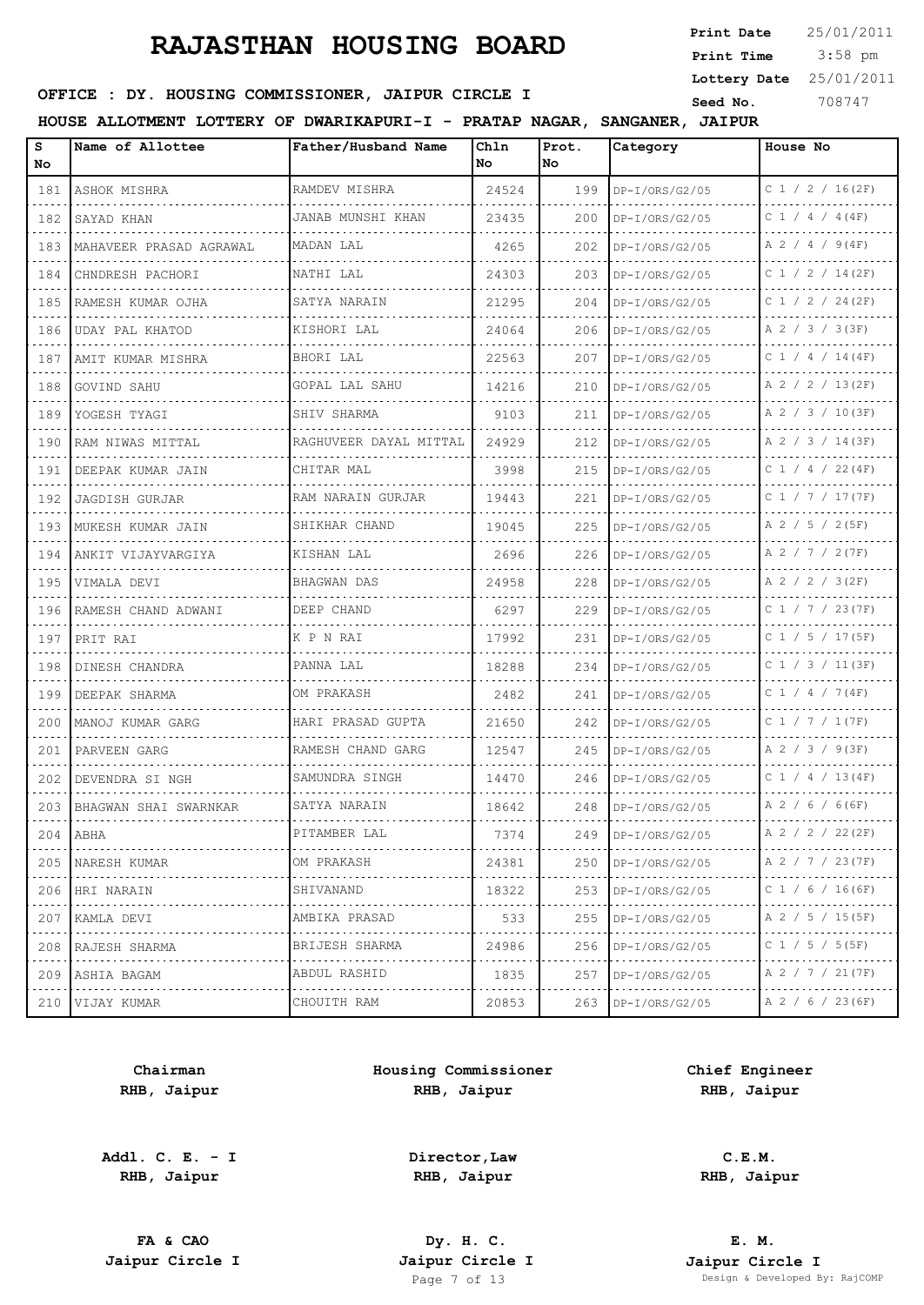3:58 pm **Print Date**  $25/01/2011$ **Print Time Lottery Date** 25/01/2011

## **SEED OFFICE : DY. HOUSING COMMISSIONER, JAIPUR CIRCLE I** Seed No. 308747

**HOUSE ALLOTMENT LOTTERY OF DWARIKAPURI-I - PRATAP NAGAR, SANGANER, JAIPUR**

| s<br>No.                           | Name of Allottee         | Father/Husband Name   | Chln<br>No | Prot.<br>No | Category             | House No            |
|------------------------------------|--------------------------|-----------------------|------------|-------------|----------------------|---------------------|
| 211                                | RAJENDRA SINGH DHEER     | MOHAN SINGH           | 13382      | 264         | DP-I/ORS/G2/05       | $C$ 1 / 6 / 17 (6F) |
| 212                                | VANDNA JAIN              | GHYAN CHAND           | 6550       | 266         | $DP-I/ORS/G2/05$     | A 2 / 3 / 1(3F)     |
| الداعات الداري<br>213              | MONIKA KUMAWAT           | SURESH KUMAR          | 20168      | 267         | DP-I/ORS/G2/05       | C $1 / 6 / 24 (6F)$ |
| 214                                | SHUSHILA POKHARNA        | K L POKHARNA          | 16070      | 270         | $DP-I/ORS/G2/05$     | C $1 / 5 / 13 (5F)$ |
| $\sim$ $\sim$ $\sim$ $\sim$<br>215 | RODU RAM                 | GHASHI RAM            | 6311       | 275         | DP-I/ORS/G2/05       | C 1 / 3 / 23 (3F)   |
| 216                                | VIKRAM SINGH RATHOR      | HANUMAN SINGH         | 13088      | 281         | $DP-I/ORS/G2/05$     | A 2 / 1 / 9(1F)     |
| $-1 - 1 - 1$<br>217                | RAJESH KUMAR SHARMA      | GIRIRAJ PRASAD SHARMA | 18257      | 13          | $DP-I/HPS/G2/05$     | A 2 / 6 / 21 (6F)   |
| 218                                | LAV KUMAR AGRAWAL        | MAHESH CHAND<br>.     | 5400       | 41          | $DP-I/HPS/G2/05$     | $C$ 1 / 1 / 16(1F)  |
| 219                                | SATISH MITTAL            | K L MITTAL            | 10668      | 48          | $DP-I/HPS/G2/05$     | A 2 / 7 / 22(7F)    |
| 220                                | NARESH KUMAR LALVANI     | REVA CHAND<br>.       | 11962      | 49          | DP-I/HPS/G2/05       | A 2 / 7 / 10 (7F)   |
| 221                                | MUKESH KUMAR CHOUDHARY   | PRAHALAD JAT          | 14056      | 81          | $DP-I/HPS/G2/05$     | $C$ 1 / 4 / 15(4F)  |
| 222                                | PRAMANAND TRILOKANI      | <b>GULAB RAM</b>      | 21916      | 96          | $DP-I/HPS/G2/05$     | A 2 / 5 / 3 (5F)    |
| 223                                | KAMTA PRASAD             | TAL KESHWAR PRASAD    | 1732       | 126         | $DP-I/HPS/G2/05$     | C 1 / 1 / 3 (1F)    |
| 224                                | NIDHI PAREEK             | MANISH PAREEK         | 14260      | 175         | $DP-I/HPS/G2/05$     | $C$ 1 / 5 / 4 (5F)  |
| 225                                | PAWAN KUMAR GUPTA        | BABU LAL GUPTA        | 14369      | 176         | $DP-I/HPS/G2/05$     | A 2 / 7 / 12(7F)    |
| 226                                | ASHISH                   | GANESH CHAND          | 20401      | 179         | $DP-I/HPS/G2/05$     | C 1 / 1 / 9(1F)     |
| 227                                | NARESH GUPTA             | MOHAN LAL             | 19057      | 182         | DP-I/HPS/G2/05       | A 2 / 5 / 17(5F)    |
| 228                                | NARENDRA KUMAR PARWANI   | CHANDN MAL            | 6124       | 183         | $DP-I/HPS/G2/05$     | A 2 / 5 / 14 (5F)   |
| 229                                | MEENU TAILER             | VIJAY KUMAR           | 3695       | 185         | $DP-I/HPS/G2/05$     | C 1 / 3 / 20(3F)    |
| 230                                | DINESH KHANDELWAL        | BRIJ MOHAN            | 21250      | 186         | $DP-I/HPS/G2/05$     | C 1 / 7 / 4 (7F)    |
| 231                                | DEVI DAS                 | GHYAN CHAND           | 11095      | 187         | $DP-I/HPS/G2/05$     | A 2 / 4 / 7 (4F)    |
| 232                                | SEEMA GUPTA              | MOHAN LAL GUPTA       | 19058      | 190         | $DP-I/HPS/G2/05$     | $C$ 1 / 4 / 24(4F)  |
| 233                                | SANJAY PAREEK            | SATISH CHAND          | 21605      | 191         | $DP-I/HPS/G2/05$     | C 1 / 1 / 21 (1F)   |
|                                    | 234  PUSHAPA KANWAR      | GOPAL SINGH           | 21466      | 192         | $DP-I/HPS/G2/05$     | C 1 / 3 / 9(3F)     |
|                                    | 235 SANJAY KUMAR GOAR    | ISHWAR DATTA GOAR     | 5982       |             | 195   DP-I/HPS/G2/05 | C 1 / 5 / 16 (5F)   |
| .                                  | 236 SHANTI KUMAR JAIN    | .<br>MOOL CHAND JAIN  | 6182       | 196         | $DP-I/HPS/G2/05$     | A 2 / 5 / 22 (5F)   |
|                                    | 237 AMIT BHASKER         | CHANDRA SHEKHAR<br>.  | 8324       | 198         | $DP-I/HPS/G2/05$     | C 1 / 7 / 19(7F)    |
|                                    | 238   MADHU SHARMA       | SUNDRA LAL            | 23608      | 199         | $DP-I/HPS/G2/05$     | C 1 / 4 / 8 (4F)    |
|                                    | 239   SATYA NARAIN SAINI | BHIMA RAM SAINI<br>.  | 15041      | 203         | $DP-I/HPS/G2/05$     | A 2 / 3 / 23(3F)    |
|                                    | 240 SATISH SHARMA        | KIRODI MAL SHARMA     | 7130       |             | 205   DP-I/HPS/G2/05 | A 2 / 4 / 12(4F)    |

**Chairman RHB, Jaipur**

**Addl. C. E. - I RHB, Jaipur**

**Housing Commissioner RHB, Jaipur**

**Chief Engineer RHB, Jaipur**

**Director,Law RHB, Jaipur**

**FA & CAO Dy. H. C.**

**C.E.M. RHB, Jaipur**

**E. M. Jaipur Circle I Jaipur Circle I Jaipur Circle I Jaipur Circle I Jaipur Circle I Page 8 of 13 Design & Developed B** Design & Developed By: RajCOMP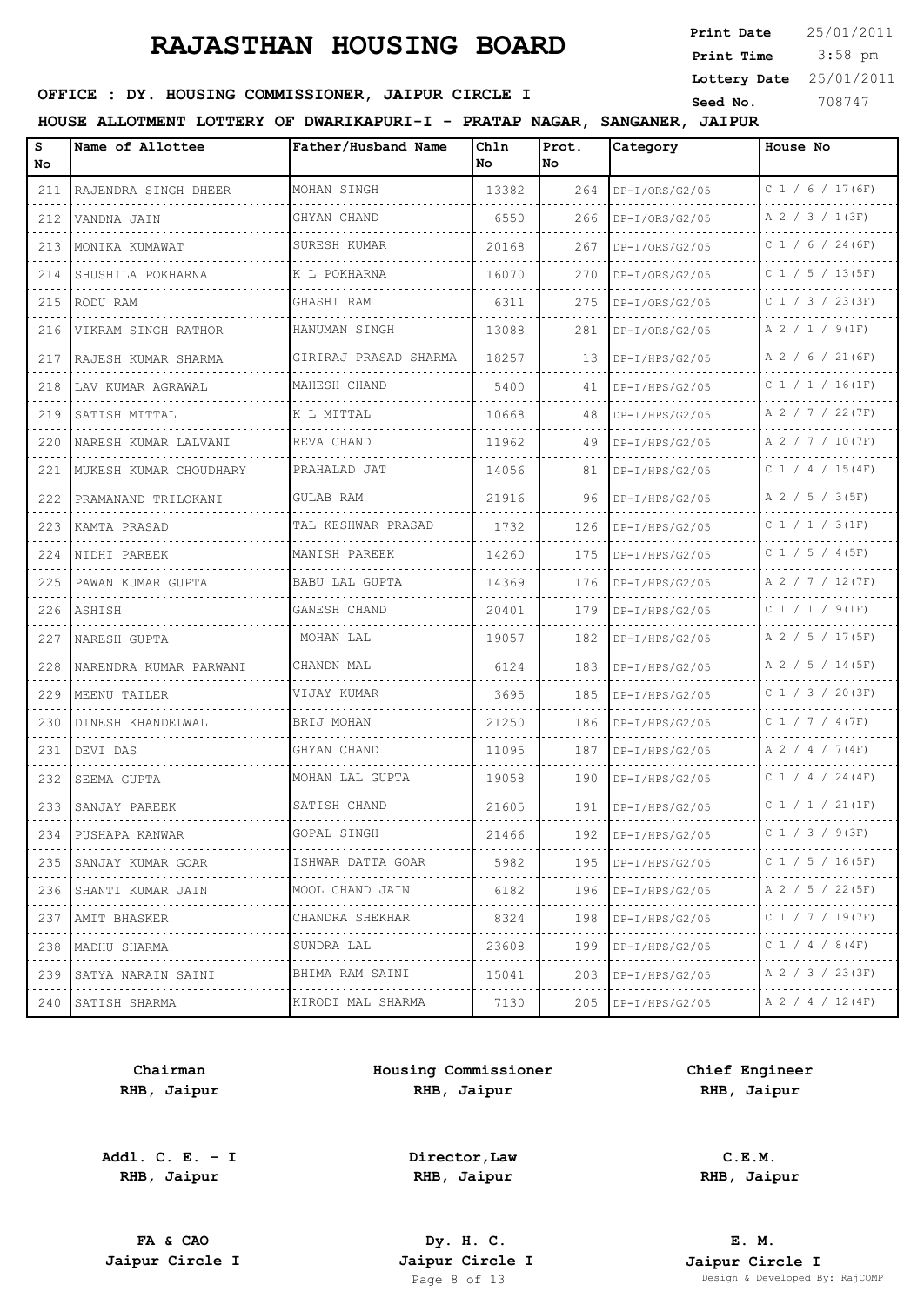3:58 pm **Print Date**  $25/01/2011$ **Print Time Lottery Date** 25/01/2011

#### **SEED OFFICE : DY. HOUSING COMMISSIONER, JAIPUR CIRCLE I** Seed No. 308747

**HOUSE ALLOTMENT LOTTERY OF DWARIKAPURI-I - PRATAP NAGAR, SANGANER, JAIPUR**

| S<br>No.                                                                                                                                             | Name of Allottee    | Father/Husband Name       | Chln<br>No | Prot.<br>No. | Category         | House No               |
|------------------------------------------------------------------------------------------------------------------------------------------------------|---------------------|---------------------------|------------|--------------|------------------|------------------------|
| 241                                                                                                                                                  | PREM CHAND JAIN     | CHAND MAL JAIN<br>.       | 16482      | 206          | $DP-I/HPS/G2/05$ | C 1 / 2 / 17(2F)       |
| 242                                                                                                                                                  | HIT PRAKASH JOSHI   | GOVIND NARAIN<br><u>.</u> | 17347      | 207          | DP-I/HPS/G2/05   | A 2 / 1 / 1(1F)        |
| 243                                                                                                                                                  | ULTAF ALAM          | RAFAT ALAM                | 23010      | 208          | DP-I/HPS/G2/05   | A 2 / 6 / 17 (6F)      |
| 244                                                                                                                                                  | SUSHILA DEVI        | DAYA RAM                  | 6977       | 209          | $DP-I/HPS/G2/05$ | $A$ 2 / 4 / 14(4F)     |
| 245                                                                                                                                                  | NATHU SHARMA        | MOHAN LAL SHARMA<br>.     | 7951       | 210          | DP-I/HPS/G2/05   | C 1 / 1 / 2 (1F)       |
| 246                                                                                                                                                  | AVISH JOLI          | N K JOLI                  | 11121      | 213          | $DP-I/HPS/G2/05$ | A 2 / 6 / 4 (6F)       |
| 247                                                                                                                                                  | MAHENDRA SINGH      | DAMODAR LAL               | 19530      | 217          | $DP-I/HPS/G2/05$ | $C$ 1 / 4 / 10(4F)     |
| 248                                                                                                                                                  | GULAB CHAND         | NARAIN LAL                | 14628      | 218          | $DP-I/HPS/G2/05$ | A 2 / 7 / 6(7F)        |
| 249                                                                                                                                                  | LALIT VIJAY         | RAJENDRA PRASAD VIJAY     | 14842      | 219          | $DP-I/HPS/G2/05$ | A 2 / 4 / 13(4F)       |
| 250                                                                                                                                                  | KAMLA DEVI          | JETHANAND                 | 10723      | 222          | $DP-I/HPS/G2/05$ | A 2 / 2 / 21(2F)       |
| 251                                                                                                                                                  | BHARTI KHENDELWAL   | PRAG KHANDELWAL           | 17410      | 224          | $DP-I/HPS/G2/05$ | C 1 / 7 / 5 (7F)       |
| 252                                                                                                                                                  | VIKRAM ALVARA       | MOHAN LAL JAIN<br>.       | 9660       | 225          | $DP-I/HPS/G2/05$ | $C$ 1 / 7 / 22(7F)     |
| 253                                                                                                                                                  | RADHE SHYAM SAIN    | LALLU RAM SAIN            | 13336      | 227          | DP-I/HPS/G2/05   | A 2 / 6 / 3 (6F)       |
| 254                                                                                                                                                  | RAJNISH CHORDIA     | LAXMAN SINGH              | 16067      | 230          | DP-I/HPS/G2/05   | $C$ 1 / 3 / 6(3F)      |
| 255                                                                                                                                                  | ASHOK KHANDELWAL    | PREM CHAND KHANDELWAL     | 25295      | 233          | $DP-I/HPS/G2/05$ | A 2 / 3 / 16(3F)       |
| 256                                                                                                                                                  | ARCHARNA VIJAY      | KRISHAN KUMAR<br>.        | 11755      | 234          | $DP-I/HPS/G2/05$ | $C$ 1 / 1 / 10(1F)     |
| 257                                                                                                                                                  | VIKASH SOGANI       | MAHENDRA KUMAR            | 5491       | 235          | $DP-I/HPS/G2/05$ | A 2 / 7 / 5 (7F)       |
| 258                                                                                                                                                  | DIVYA LALWANI       | SURESH KUMAR              | 15127      | 239          | $DP-I/HPS/G2/05$ | $C$ 1 / 1 / 7(1F)      |
| 259                                                                                                                                                  | REENKU JAIN         | PRAMOD KUMAR JAIN         | 24734      | 241          | $DP-I/HPS/G2/05$ | C 1 / 4 / 1(4F)        |
| 260                                                                                                                                                  | MINAKSHI PAREEK     | NARENDRA PAREEK           | 21654      | 242          | $DP-I/HPS/G2/05$ | C $1 / 5 / 12 (5F)$    |
| 261                                                                                                                                                  | AJAY PAREEK         | MANGI LAL PAREEK          | 2117       | 243          | $DP-I/HPS/G2/05$ | $C$ 1 / 6 / 3 (6F)     |
| 262                                                                                                                                                  | SHILPA JAIN         | NEMI CHAND JAIN<br>.      | 23996      | 244          | $DP-I/HPS/G2/05$ | A 2 / 2 / 19(2F)       |
|                                                                                                                                                      | 263 IVILKISH        | SIRAJU                    | 18519      | 245          | $DP-I/HPS/G2/05$ | C 1 / 4 / 2 (4F)       |
| 264                                                                                                                                                  | PUSHAPA DEVI        | SHARWAN KUMAR             | 10366      | 251          | $DP-I/HPS/G2/05$ | A 2 / 6 / 18 (6F)      |
| 265                                                                                                                                                  | KAMLA CHODHARY      | PREM PRAKASH CHOUDHARY    | 2986       | 255          | $DP-I/HPS/G2/05$ | C $1 / 6 / 22 (6F)$    |
| .<br>266                                                                                                                                             | POONAM DEVI         | PRADEEP KUMAR             | 19432      | 256          | $DP-I/HPS/G2/05$ | $A$ 2 / 4 / 3(4F)      |
| .<br>267                                                                                                                                             | JYOTI PHOOLWANI     | .<br>NARAIN DAS           | 25439      | 258          | $DP-I/HPS/G2/05$ | C 1 / 3 / 12 (3F)<br>. |
| .<br>268                                                                                                                                             | OM SINGH            | .<br>SANGAR SINGH         | 12809      | 259          | $DP-I/HPS/G2/05$ | C 1 / 2 / 5(2F)        |
| 269                                                                                                                                                  | DHARMENDRA KUMAR    | SOBHAGYA SINGH<br>.       | 24295      | 262          | $DP-I/HPS/G2/05$ | C 1 / 7 / 12 (7F)      |
| $\frac{1}{2} \left( \frac{1}{2} \right) \left( \frac{1}{2} \right) \left( \frac{1}{2} \right) \left( \frac{1}{2} \right) \left( \frac{1}{2} \right)$ | 270 KALU RAM JANGID | CHITAR JANGID             | 21182      | 263          | $DP-I/HPS/G2/05$ | A 2 / 7 / 14(7F)       |

**Chairman RHB, Jaipur**

**Addl. C. E. - I RHB, Jaipur**

**Housing Commissioner RHB, Jaipur**

**Chief Engineer RHB, Jaipur**

**C.E.M. RHB, Jaipur**

**FA & CAO Dy. H. C.**

**Director,Law RHB, Jaipur**

**E. M. Jaipur Circle I Jaipur Circle I Jaipur Circle I Jaipur Circle I Jaipur Circle I Page 9 of 13 Design & Developed B** Design & Developed By: RajCOMP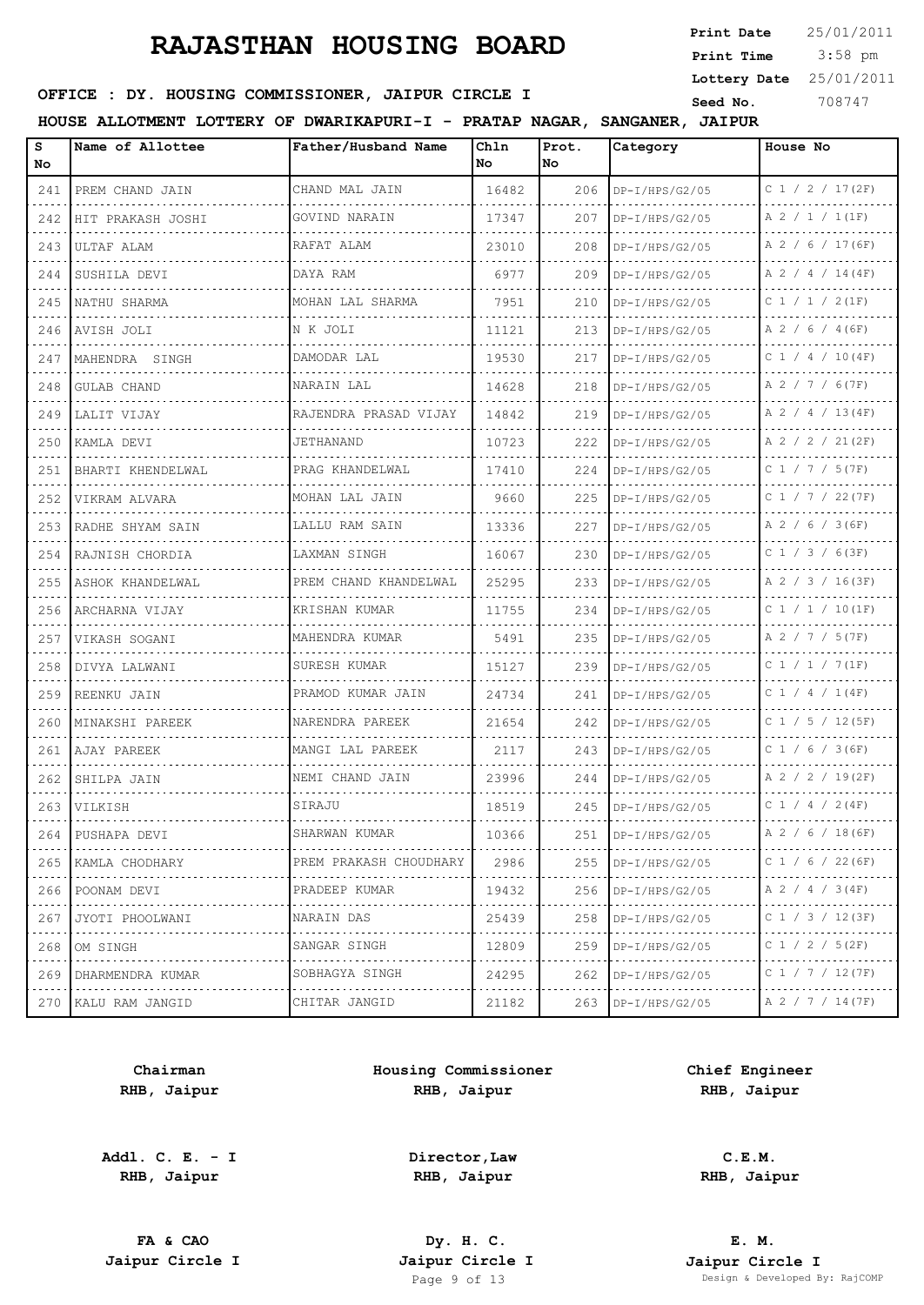3:58 pm **Print Date Print Time Lottery Date** 25/01/2011

## **SEED OFFICE : DY. HOUSING COMMISSIONER, JAIPUR CIRCLE I** Seed No. 308747

**HOUSE ALLOTMENT LOTTERY OF DWARIKAPURI-I - PRATAP NAGAR, SANGANER, JAIPUR**

| s<br>No                                                                                                                          | Name of Allottee        | Father/Husband Name       | Chln<br>No | Prot.<br>No. | Category                              | House No              |
|----------------------------------------------------------------------------------------------------------------------------------|-------------------------|---------------------------|------------|--------------|---------------------------------------|-----------------------|
| 271                                                                                                                              | OM PRAKASH BATWADA      | RAM GOPAL                 | 18486      | 264          | $DP-I/HPS/G2/05$                      | A 2 / 5 / 5 (5F)      |
| 272                                                                                                                              | RAM SINGH               | <b>GYA PRASAD</b>         | 2364       | 268          | $DP-I/HPS/G2/05$                      | A 2 / 2 / 20(2F)      |
| 273                                                                                                                              | RAJESH KUMAR BANSAL     | GHASHI LAL BANSAL         | 18120      | 269          | $DP-I/HPS/G2/05$                      | A 2 / 4 / 1(4F)       |
| 274                                                                                                                              | RAM RATAN GOATAM        | LALLU RAM SHARMA          | 12297      | 270          | $DP-I/HPS/G2/05$                      | A 2 / 1 / 23(1F)      |
| 275                                                                                                                              | PREM BAHADUR KOASHIK    | BANWARI LAL               | 17962      | 271          | $DP-I/HPS/G2/05$                      | $C$ 1 / 2 / 22(2F)    |
| 276                                                                                                                              | OM PRAKSAH JAIN         | TARA CHAND                | 20491      | 273          | $DP-I/HPS/G2/05$                      | $C$ 1 / 7 / 16(7F)    |
| 277                                                                                                                              | SHIPRA SHARMA           | P L SHARMA                | 23537      | 275          | $DP-I/HPS/G2/05$                      | A 2 / 7 / 16(7F)      |
| 278                                                                                                                              | SONU SHARMA             | PREM NARAIN               | 17340      | 276          | $DP-I/HPS/G2/05$                      | A 2 / 2 / 14(2F)      |
| 279                                                                                                                              | RAMESH KUMAR LAKSHKAR   | DAMODAR LAL               | 2639       | 277          | $DP-I/HPS/G2/05$                      | A 2 / 6 / 14 (6F)     |
| 280                                                                                                                              | MUKESH KUKREJA          | MEGHRAJ KUKREJA           | 12434      | 278          | $DP-I/HPS/G2/05$                      | $C$ 1 / 5 / 2(5F)     |
| 281                                                                                                                              | JAI PRAKASH             | DEVI LAL                  | 8639       | 279          | $DP-I/HPS/G2/05$                      | C 1 / 7 / 13 (7F)     |
| 282                                                                                                                              | SURESH KUMAR JOSHI      | RADHESHYAM JOSHI          | 11834      | 287          | $DP-I/HPS/G2/05$<br>.                 | $C$ 1 / 5 / 24(5F)    |
| 283                                                                                                                              | SHARDA AGRAWAL          | RAJ KUMAR                 | 4305       | 289          | DP-I/HPS/G2/05                        | $C$ 1 / 1 / 8(1F)     |
| 284                                                                                                                              | RAJESH GOAR             | <b>BABU LAL GOAR</b>      | 22328      | 290          | $DP-I/HPS/G2/05$                      | A 2 / 5 / 12(5F)      |
| 285                                                                                                                              | SUNITA YADAV            | RAJESH KUMAR              | 4820       | 293          | .<br>$DP-I/HPS/G2/05$                 | $C$ 1 / 0 / 14 (GF)   |
| 286                                                                                                                              | BEJNATH PRASAD GARG     | RAMESHWAR DAYAL GARG      | 4517       | 294          | $DP-I/HPS/G2/05$                      | A 2 / 6 / 11 (6F)     |
| 287                                                                                                                              | PRAMOD KUMAR KHANDELWAL | NIRANJAN LAL GUPTA        | 1104       | 295          | $DP-I/HPS/G2/05$                      | $A$ 2 / 4 / 5(4F)     |
| 288                                                                                                                              | ANIL MATHUR             | MADAN MOHAN MATHUR        | 1999       | 299          | $DP-I/HPS/G2/05$<br>a dia dia dia dia | A 2 / 6 / 9 (6F)      |
| 289                                                                                                                              | SANJAY JAIN             | NATHMAL JAIN              | 15436      | 301          | $DP-I/HPS/G2/05$                      | $C_1 / 1 / 18(1F)$    |
| 290                                                                                                                              | CHHUTTAN DEVI           | NARANAL LAL SHARMA        | 13977      | 305          | $DP-I/HPS/G2/05$<br>dia a dia a dia a | C $1 / 5 / 10(5F)$    |
| 291                                                                                                                              | HEENA                   | SASANAND                  | 24338      | 306          | $DP-I/HPS/G2/05$                      | C 1 / 7 / 20(7F)      |
| 292                                                                                                                              | ANURADHA BHARDWAJ       | MUKESH KUMAR<br>.         | 13533      | 308          | DP-I/HPS/G2/05                        | A 2 / 7 / 4 (7F)      |
| 293                                                                                                                              | SOHEL ALI NAKVI         | SAYAD ALI                 | 9732       | 309          | $DP-I/HPS/G2/05$                      | A 2 / 2 / 18(2F)      |
| 294                                                                                                                              | CHATAR KANWAR           | MAL SHINGH                | 13041      | 310          | DP-I/HPS/G2/05                        | C $1 / 6 / 8 (6F)$    |
| 295                                                                                                                              | MOHAN KUMAR SHARMA      | RADHEY SHYAM<br>.         | 11503      | 313          | $DP-I/HPS/G2/05$                      | A 2 / 3 / 8 (3F)      |
| $\frac{1}{2} \left( \frac{1}{2} \right) \left( \frac{1}{2} \right) \left( \frac{1}{2} \right) \left( \frac{1}{2} \right)$<br>296 | ATISYAN JAIN            | DHAN KUMAR JAIN           | 5694       | 315          | $DP-I/HPS/G2/05$                      | A 2 / 2 / 16(2F)      |
| 297<br>$- - - -$                                                                                                                 | JAI DEVI SHARMA         | GOVIND PRASAD SHARMA<br>. | 1896       | 318          | $DP-I/HPS/G2/05$                      | A 2 / 1 / 10(1F)<br>. |
| 298                                                                                                                              | VIMALA MEENA            | KANA RAM MEENA            | 1520       | 6            | $DP-I/ORS/G4/05$                      | A 2 / 2 / 11(2F)      |
| 299                                                                                                                              | GOVIND KHATIK           | BHOMA RAM<br>.            | 24223      | 20           | $DP-I/ORS/G4/05$                      | A 2 / 5 / 16(5F)<br>. |
| 300                                                                                                                              | ROOP RAM MEENA          | HIRA LAL MEENA            | 16588      | 38           | $DP-I/ORS/G4/05$                      | C 1 / 5 / 6 (5F)      |

**Chairman RHB, Jaipur**

**Addl. C. E. - I RHB, Jaipur**

**Housing Commissioner RHB, Jaipur**

**Chief Engineer RHB, Jaipur**

**Director,Law RHB, Jaipur**

**FA & CAO Dy. H. C.**

**C.E.M. RHB, Jaipur**

**E. M. Jaipur Circle I Jaipur Circle I Jaipur Circle I Jaipur Circle I Jaipur Circle I Page 10 of 13 Design & Developed B** Design & Developed By: RajCOMP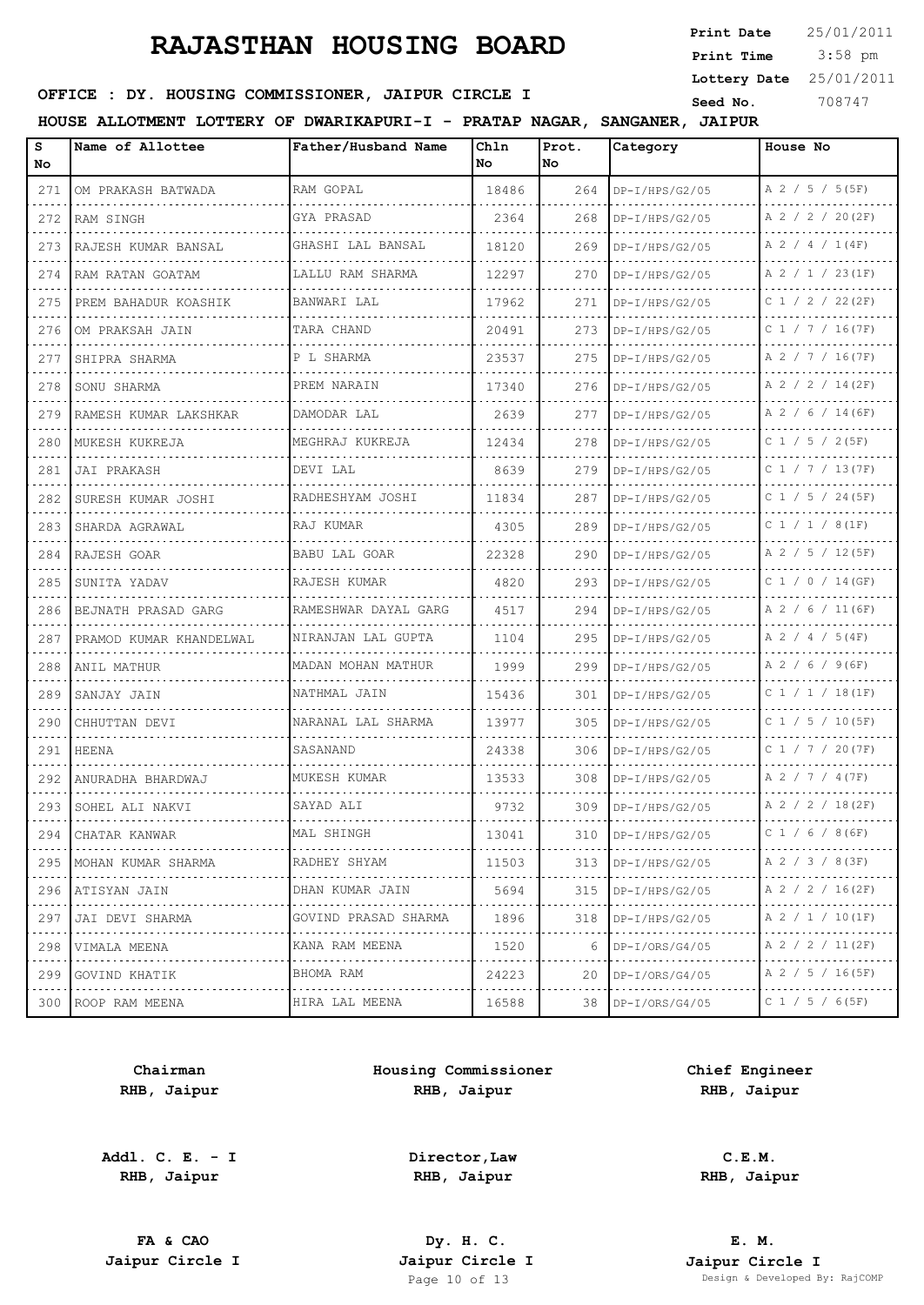3:58 pm **Print Date Print Time Lottery Date** 25/01/2011

## **SEED OFFICE : DY. HOUSING COMMISSIONER, JAIPUR CIRCLE I** Seed No. 308747

**HOUSE ALLOTMENT LOTTERY OF DWARIKAPURI-I - PRATAP NAGAR, SANGANER, JAIPUR**

| s<br>No | Name of Allottee      | Father/Husband Name    | Chln<br>No. | Prot.<br>lNo. | Category              | House No            |
|---------|-----------------------|------------------------|-------------|---------------|-----------------------|---------------------|
| 301     | MOHAN LAL MEGHEWAL    | GOPI LAL MEGHEWAL      | 22176       | 42            | DP-I/ORS/G4/05        | A 2 / 0 / 23 (GF)   |
| 302     | AJAY                  | NANAG RAM              | 16590       | 43            | $DP-I/ORS/G4/05$      | $C$ 1 / 2 / 3(2F)   |
| 303     | ANIL                  | .<br>ARJUN LAL         | 23749       | 44            | .<br>$DP-I/ORS/G4/05$ | A 2 / 5 / 7 (5F)    |
| 304     | RAM SINGH MEENA       | JAGMAL SINGH           | 13079       | 48            | $DP-I/ORS/G4/05$      | A 2 / 3 / 19(3F)    |
| 305     | NAND KISHOR           | HEERA LAL              | 9327        | 49            | $DP-I/ORS/G4/05$      | A 2 / 3 / 20(3F)    |
| 306     | JYOTI KHICHI          | MANMOHAN               | 4807        | 50            | $DP-I/ORS/G4/05$      | $C$ 1 / 5 / 19(5F)  |
| 307     | ROOPESH KUMAR MEENA   | HARI MOHAN MEENA       | 18671       | 52            | $DP-I/ORS/G4/05$      | A 2 / 0 / 11 (GF)   |
| 308     | BHANU PRAKASH VERMA   | RAMDHAN                | 8940        | 53            | $DP-I/ORS/G4/05$      | A 2 / 3 / 4 (3F)    |
| 309     | VIJENDRA PRASAD MEENA | RAMPRASAD              | 13290       | 57            | $DP-I/ORS/G4/05$      | A 2 / 4 / 16(4F)    |
| 310     | KAILASH SUNARIA       | ROOP NARAIN            | 22979       | 58            | DP-I/ORS/G4/05        | A 2 / 1 / 22(1F)    |
| 311     | LALIT KUMAR           | .<br>RAM NARAIN BAIRWA | 6529        | 59            | $DP-I/ORS/G4/05$      | C $1 / 5 / 21 (5F)$ |
| 312     | JAI PRAKASH CHOKDAWAT | GOVIND LAL             | 6156        | 60            | $DP-I/ORS/G4/05$      | A 2 / 6 / 8 (6F)    |
| 313     | YOGESH KUMAR MEENA    | SOHAN LAL MEENA        | 23348       | 62            | DP-I/ORS/G4/05        | A 2 / 2 / 9(2F)     |
| 314     | RAM SINGH MEENA       | SHRILAL MEENA          | 18098       | 63            | $DP-I/ORS/G4/05$      | A 2 / 7 / 19(7F)    |
| 315     | RAM NATH MEENA        | .<br>MOOL CHAND        | 18119       | 64            | $DP-I/ORS/G4/05$      | C $1 / 6 / 7(6F)$   |
| 316     | NARESH KUMAR MEENA    | BUDHA RAM MEENA        | 9383        | 65            | $DP-I/ORS/G4/05$      | A 2 / 1 / 7(1F)     |
| 317     | DHARM RAJ             | KANHIA LAL             | 14222       | 67            | $DP-I/ORS/G4/05$      | C1 / 0 / 18 (GF)    |
| 318     | TEJ MAL VERMA         | KALYAN MAL VERMA       | 236         | 68            | $DP-I/ORS/G4/05$      | A 2 / 0 / 22 (GF)   |
| 319     | NARESH KUMAR          | KANHIA LAL             | 3636        | 69            | $DP-I/ORS/G4/05$      | C $1 / 5 / 18 (5F)$ |
| 320     | BHOUNRI LAL MEENA     | SITARAM MEENA          | 25170       | 70            | $DP-I/ORS/G4/05$      | A 2 / 6 / 7 (6F)    |
| 321     | RAMESHWAR LAL MEENA   | BHOLU RAM MEENA        | 9142        | 47            | $DP-I/HPS/G4/05$      | C 1 / 4 / 12(4F)    |
| 322     | RAJESH KUMAR VERMA    | LAXMI NARAIN VERMA     | 9599        | 49            | $DP-I/HPS/G4/05$      | $C$ 1 / 1 / 15(1F)  |
| 323     | ASHOK KUMAR CHANWARIA | MOOL CHAND CHAWARIA    | 15548       | 50            | $DP-I/HPS/G4/05$      | $C$ 1 / 1 / 11 (1F) |
|         | 324   PRATI GOTHWAL   | SITA RAM GOTHAWAL      | 5648        | 53            | DP-I/HPS/G4/05        | C 1 / 5 / 15 (5F)   |
| 325     | MUKESH KUMAR BAIRWA   | SHARWAN KUMAR BAIRWA   | 17804       |               | 54   DP-I/HPS/G4/05   | A 2 / 7 / 15(7F)    |
| 326     | SUMER SINGH MEENA     | PHREBI LAL MEENA       | 8955        | 55 I          | DP-I/HPS/G4/05        | A 2 / 2 / 15(2F)    |
| 327     | RAM PRASAD KIRAD      | NARAIN LAL             | 24101       | 57            | $DP-I/HPS/G4/05$      | A 2 / 0 / 2 (GF)    |
| 328     | KALU RAM BAIRWA       | PRAKASH CHAND          | 24857       | 58            | $DP-I/HPS/G4/05$      | C 1 / 3 / 14 (3F)   |
| 329     | PRABHU LAL MEENA      | DEVI LAL MEENA         | 22338       | 60            | DP-I/HPS/G4/05        | A 2 / 2 / 17(2F)    |
| 330     | VIKRAM JORWAL         | SHIV RAM MEENA         | 5698        | 61            | $DP-I/HPS/G4/05$      | C $1 / 6 / 1 (6F)$  |

**Chairman RHB, Jaipur**

**Addl. C. E. - I RHB, Jaipur**

**Housing Commissioner RHB, Jaipur**

**Chief Engineer RHB, Jaipur**

**C.E.M.**

**Director,Law RHB, Jaipur**

**RHB, Jaipur**

**FA & CAO Dy. H. C. Jaipur Circle I Jaipur Circle I Jaipur Circle I Jaipur Circle I Jaipur Circle I Page 11 of 13 Design & Developed B**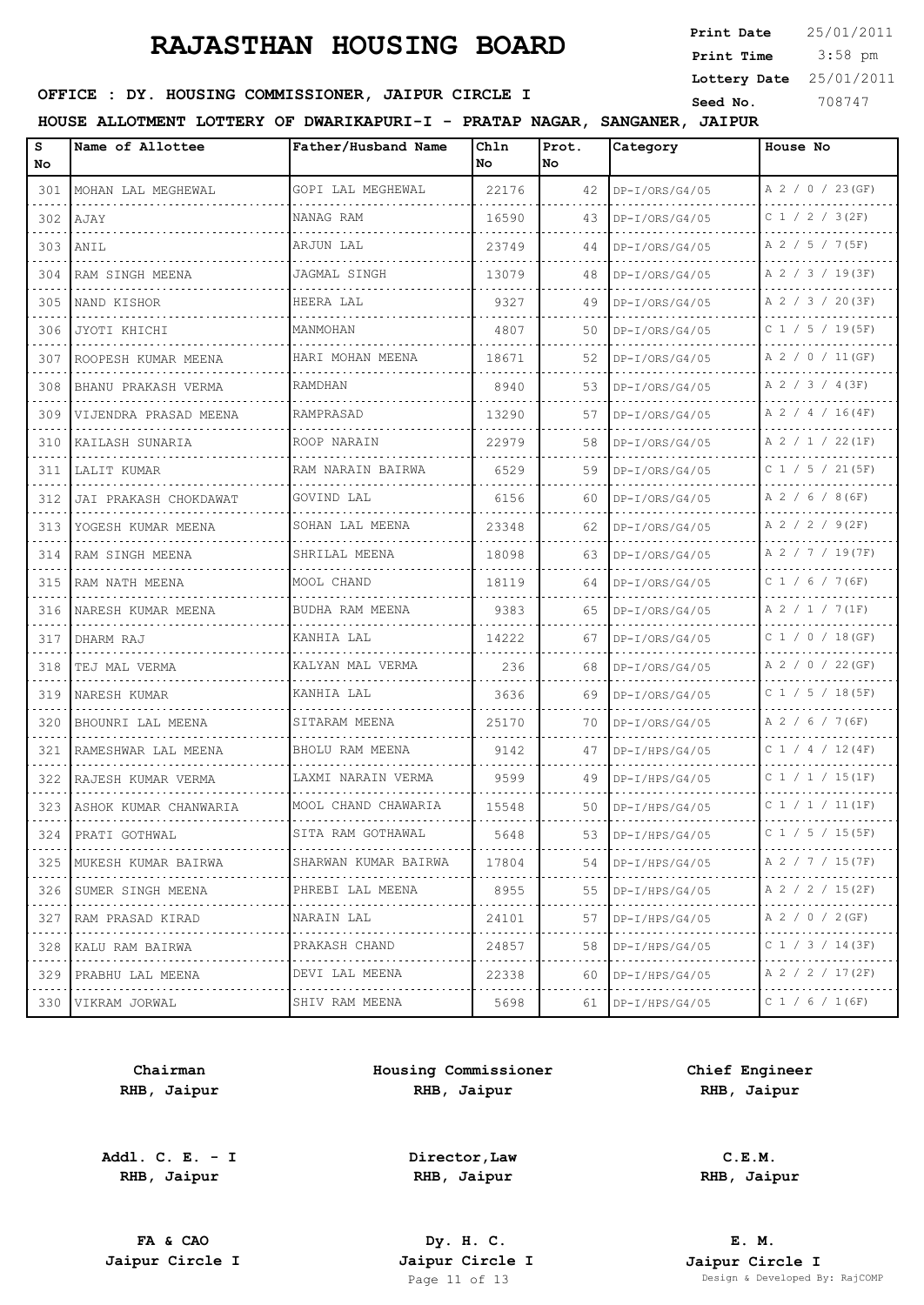3:58 pm **Print Date Print Time Lottery Date** 25/01/2011

## **SEED OFFICE : DY. HOUSING COMMISSIONER, JAIPUR CIRCLE I** Seed No. 308747

**HOUSE ALLOTMENT LOTTERY OF DWARIKAPURI-I - PRATAP NAGAR, SANGANER, JAIPUR**

| s<br>No       | Name of Allottee                                                                                                                     | Father/Husband Name       | Chln<br>No. | Prot.<br>lNo. | Category              | House No               |
|---------------|--------------------------------------------------------------------------------------------------------------------------------------|---------------------------|-------------|---------------|-----------------------|------------------------|
| 331           | BABU LAL RAIGAR                                                                                                                      | ASHU RAM                  | 12976       | 62            | $DP-I/HPS/G4/05$      | $C$ 1 / 4 / 9(4F)      |
| 332           | SHYAM SUNDRA MEENA                                                                                                                   | DHANPAL MEENA             | 22625       | 63.           | $DP-I/HPS/G4/05$      | $C$ 1 / 7 / 9(7F)<br>. |
| 333           | GIRDHAR GOPAL KHICHI                                                                                                                 | GANGA RAM                 | 21744       | 67            | $DP-I/HPS/G4/05$      | C1 / 0 / 3(GF)         |
| 334           | RAM BHAJAN MEENA                                                                                                                     | MANGAL RAM MEENA          | 12933       | 69            | $DP-I/HPS/G4/05$      | C 1 / 7 / 10(7F)<br>.  |
| 335           | PRABHATI LAL                                                                                                                         | CHAND                     | 6672        | 70            | DP-I/HPS/G4/05        | A 2 / 4 / 15(4F)       |
| 336           | NIRMAL DEVI                                                                                                                          | CHIRANJI LAL              | 17268       | 71            | $DP-I/HPS/G4/05$      | $C_1 / 1 / 19(1F)$     |
| 337           | POORAN MEGHWAL                                                                                                                       | MUNNA RAM                 | 24496       | 72            | $DP-I/HPS/G4/05$      | .<br>$C$ 1 / 5 / 3(5F) |
| 338           | KESHANTI DEVI                                                                                                                        | <b>KAMLESH</b>            | 18910       | 73            | $DP-I/HPS/G4/05$      | A 2 / 4 / 10(4F)       |
| 339           | DULARI BAIRWA                                                                                                                        | GHANSHYAM DAS             | 19796       | 74            | .<br>$DP-I/HPS/G4/05$ | C 1 / 2 / 23(2F)       |
| 340           | JITENDRA KUMAR BAIRWA                                                                                                                | RAM JI LAL                | 19758       | 75            | $DP-I/HPS/G4/05$      | A 2 / 6 / 19 (6F)      |
| 341           | PREM CHAND KASOTIYA                                                                                                                  | RAM NARAIN                | 10783       | 76            | DP-I/HPS/G4/05        | C $1 / 6 / 2 (6F)$     |
| 342           | VISHAL SINGH BANSIWAL                                                                                                                | <b>BADRI NARAIN</b>       | 10435       | 77            | DP-I/HPS/G4/05        | $C$ 1 / 6 / 23 (6F)    |
| 343           | RADHA DEVI                                                                                                                           | GANGA RAM                 | 7230        | 78            | $DP-I/HPS/G4/05$      | A 2 / 4 / 17(4F)       |
| 344           | SONPAL MAHAWAR                                                                                                                       | CHOTHI KOALI              | 4605        | 79            | $DP-I/HPS/G4/05$      | A 2 / 4 / 21(4F)       |
| 345           | BHAGWAN SHAI VERMA                                                                                                                   | NAND RAM                  | 14006       | 80            | $DP-I/HPS/G4/05$      | C 1 / 1 / 6(1F)        |
| 346           | OM PRAKASH VERMA                                                                                                                     | GHASHI LAL VERMA          | 4790        | 82            | $DP-I/HPS/G4/05$      | C 1 / 2 / 11 (2F)      |
| 347           | VINOD KUMAR MEENA                                                                                                                    | RAMESH CHAND              | 19668       | 83            | $DP-I/HPS/G4/05$      | C 1 / 3 / 2 (3F)       |
| 348           | INDRA KHATIK                                                                                                                         | BHAGWAN LAL KHATIK        | 2542        | 84            | $DP-I/HPS/G4/05$      | A 2 / 1 / 13(1F)       |
| 349           | SANJAY CHATURVADI                                                                                                                    | HARI NARAIN CHATURVADI    | 8255        | 5.            | $DP-I/HPS/G5/05$      | C 1 / 5 / 9 (5F)       |
| 350           | PARWAT SINGH                                                                                                                         | PABUDAN SINGH             | 14345       | 9             | $DP-I/HPS/G6/05$      | A 2 / 5 / 18(5F)       |
| 351           | SURAJ MAL                                                                                                                            | CHOUDHARY BHARU RAM       | 16606       | 13            | $DP-I/HPS/G6/05$      | $A$ 2 / 4 / 4 (4F)     |
| 352           | SAJJAN SINGH                                                                                                                         | JOAR SINGH                | 20516       | 14            | $DP-I/HPS/G6/05$      | A 2 / 3 / 5 (3F)       |
| 353           | CHANDRA SHEKHAR<br>CHATURVEDI                                                                                                        | PRATAP CHAND<br>.         | 9693        | 15            | $DP-I/HPS/G6/05$      | A 2 / 5 / 13(5F)<br>.  |
| 354           | PRADEEP KUMAR LAMBA                                                                                                                  | RAM KUMAR                 | 15199       | 17            | .<br>$DP-I/HPS/G6/05$ | A 2 / 1 / 15(1F)       |
| 355           | INDRA PAL                                                                                                                            | .<br>SAWAT SINGH          | 8565        | 22            | $DP-I/HPS/G6/05$      | C 1 / 3 / 16(3F)       |
| 356           | KIRAN BALA                                                                                                                           | CHIMAN LAL PARNAMI        | 22619       | 4             | $DP-I/ORS/G8/05$      | A 2 / 1 / 4 (1F)       |
| $   -$<br>357 | SATYA PRAKASH SINGHAL                                                                                                                | .<br>POORAN CHAND SINGHAL | 24803       | 6             | $DP-I/ORS/G8/05$      | C 1 / 3 / 7(3F)        |
| 358           | BUNDU KHAN<br>$\mathcal{L}^{\mathcal{A}}(\mathcal{A})=\mathcal{L}^{\mathcal{A}}(\mathcal{A})=\mathcal{L}^{\mathcal{A}}(\mathcal{A})$ | FAKIR MOHAMAD<br>.        | 8071        | 4             | DP-I/HPS/G8/05        | C 1 / 7 / 15 (7F)<br>. |
| 359           | MANOJ KUMAR SHARMA                                                                                                                   | NAND RAM SHARMA           | 23268       | 6             | $DP-I/HPS/G8/05$      | A 2 / 5 / 23 (5F)      |

**Chairman RHB, Jaipur**

**Addl. C. E. - I RHB, Jaipur**

**Housing Commissioner RHB, Jaipur**

**Chief Engineer RHB, Jaipur**

**Director,Law RHB, Jaipur**

**FA & CAO Dy. H. C.**

**C.E.M. RHB, Jaipur**

**E. M. Jaipur Circle I Jaipur Circle I Jaipur Circle I Jaipur Circle I Jaipur Circle I Page 12 of 13 Design & Developed B** Design & Developed By: RajCOMP